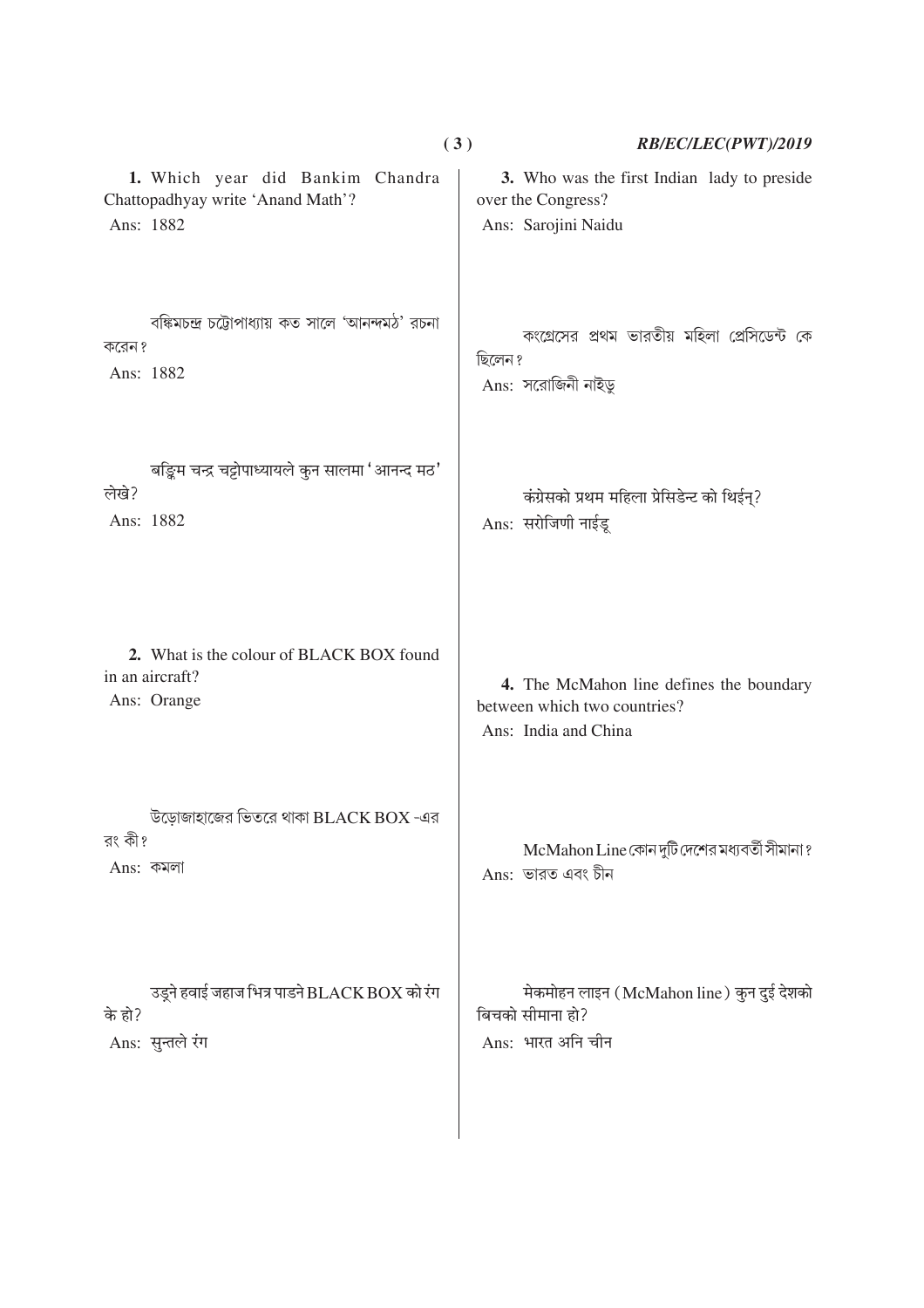| RB/EC/LEC(PWT)/2019                                                                                         | (4)                                                                 |
|-------------------------------------------------------------------------------------------------------------|---------------------------------------------------------------------|
| 5. Which article of the Indian Constitution<br>empowers the High Courts to issue Writs?<br>Ans: Article 226 | 7. What is 'Quick Lime'?<br>Ans: Calcium Oxide                      |
| ভারতীয় সংবিধানের কোন ধারা High Court-গুলিকে<br>Writs জারি করার ক্ষমতা দিয়েছে?<br>Ans: Article 226         | "কলিচুন" (Quick Lime) বলতে কী বুঝি?<br>Ans: ক্যালশিয়াম অক্সাইড     |
| भारतको सम्बिधानको कुन Article ले हाईकोर्टहरूलाई<br>Writs जारि गर्न अधिकार दिन्छ?<br>Ans: Article 226        | कलिचून (Quick Lime) भनेको के हो?<br>Ans: केलसियम अक्साईड            |
| 6. Who is the author of the Bengali novel<br>'Prothom Aalo'?<br>Ans: Sunil Ganguly                          | 8. 'Irani Trophy' is associated with which<br>game?<br>Ans: Cricket |
| "প্রথম আলো'' বাংলা উপন্যাসটি কার লেখা?<br>Ans: সুনীল গাঙ্গুলী                                               | 'ইরানি ট্রফি' কোন খেলার সাথে যুক্ত?<br>Ans: ক্ৰিকেট                 |
| बङ्गला उपन्यास ''प्रथम आलो'' को लेखक के हो?<br>Ans: सुनील गांगूली                                           | ''ईरानि ट्रफि'' कुन खेलसंग सम्मिलित छ?<br>Ans: क्रिकेट              |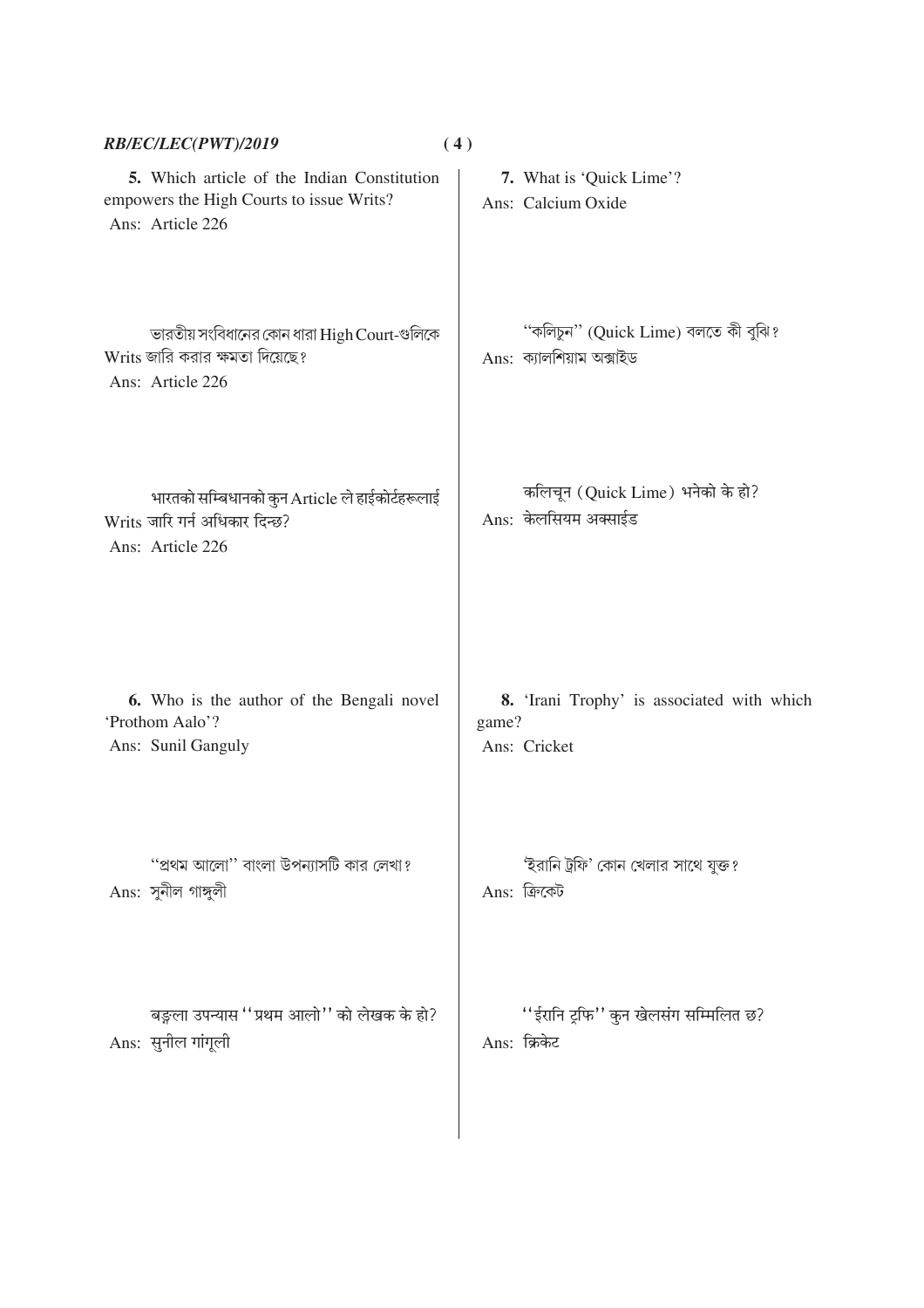|                        |                                                                     | (5)<br>RB/EC/LEC(PWT)/2019                                                                |
|------------------------|---------------------------------------------------------------------|-------------------------------------------------------------------------------------------|
| located?<br>Ans: Paris | 9. Where is the UNESCO headquarters                                 | 11. Who discovered the Indus Valley<br>Civilization?<br>Ans: Sir John Marshall            |
|                        | UNESCO-এর সদর দপ্তর কোথায় অবস্থিত?<br>Ans: প্যারিস                 | সিন্ধু সভ্যতা কে আবিষ্কার করেন?<br>Ans: স্যার জন মার্শাল                                  |
| Ans: पेरिस             | UNESCO को सदर कार्यालय कहाँ छ?                                      | ईन्डस भ्याली सभ्यता आविष्कार गर्ने को हो?<br>Ans: सर जोन मार्शाल                          |
|                        | 10. In which state is the Aravalli Range located?<br>Ans: Rajasthan | 12. Kaziranga Sanctuary is famous for which<br>of the following:<br>Ans: One-horned Rhino |
| অবস্থিত ?              | আরাবল্লী পর্বতমালা ভারতবর্ষের কোন রাজ্যে<br>Ans: রাজস্থান           | কাজিরাঙ্গা অভয়ারণ্য কীসের জন্য বিখ্যাত?<br>Ans: একশৃঙ্গ গন্ডার                           |
| छ?                     | आरावल्ली पर्वतमाला भारतबर्षको कुन राज्यमा अवस्थित<br>Ans: राजस्थान  | 'काजिराङ्गा' केको लागि प्रख्यात छ?<br>Ans: एक-सिगें गेँडा                                 |

 $\overline{\phantom{a}}$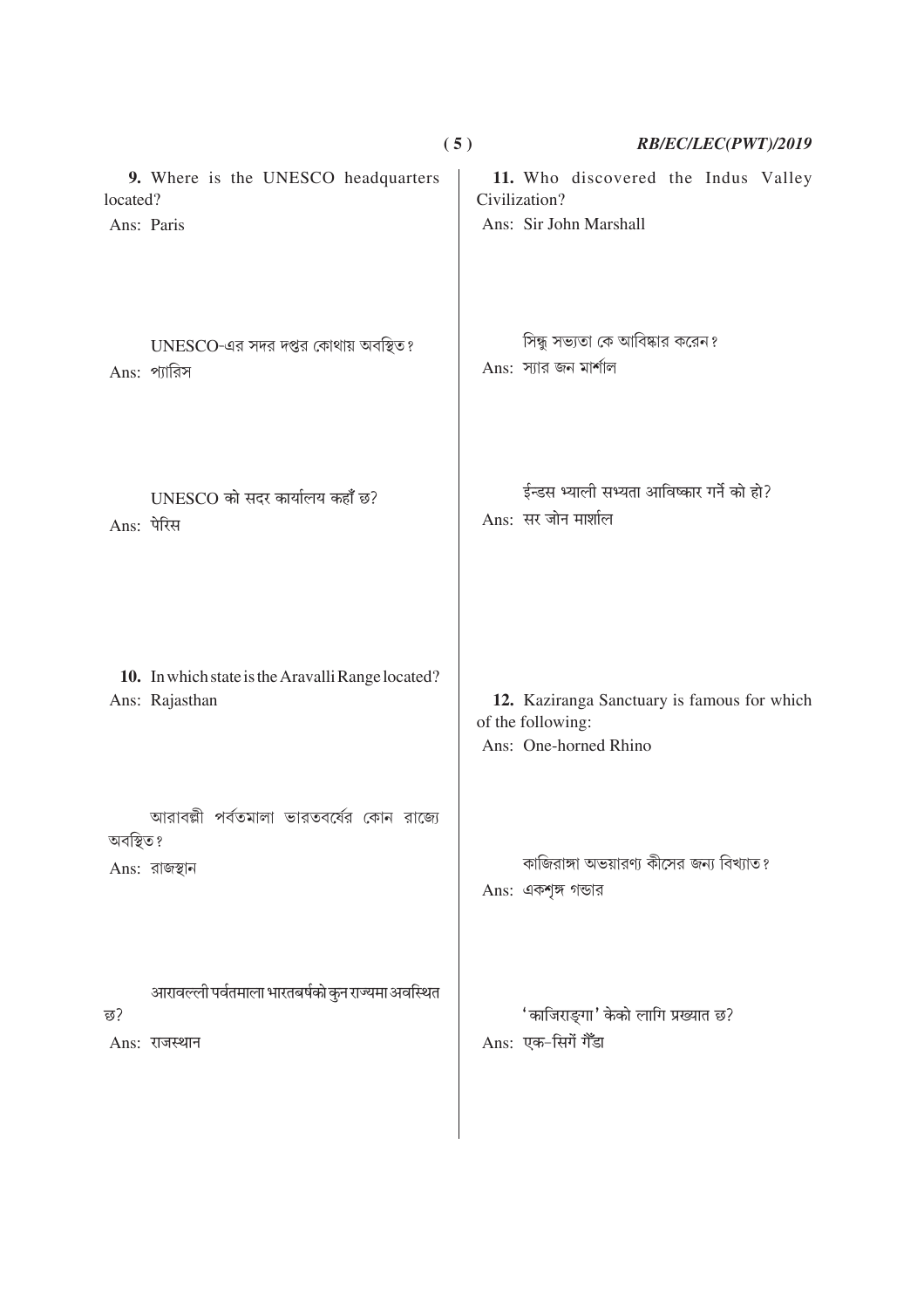| RB/EC/LEC(PWT)/2019                                                                                                 | (6)                                                                                  |
|---------------------------------------------------------------------------------------------------------------------|--------------------------------------------------------------------------------------|
| 13. In which year did the First World War                                                                           | 15. The science which deals with study of birds                                      |
| commence?                                                                                                           | is                                                                                   |
| Ans: 1914                                                                                                           | Ans: Ornithology                                                                     |
| কত সালে প্রথম বিশ্বযুদ্ধ শুরু হয়?                                                                                  | পক্ষী সম্বন্ধীয় বিজ্ঞানের পোশাকি নাম হল                                             |
| Ans: 1914                                                                                                           | $Ans:$ অরনিথোলজি                                                                     |
| प्रथम विश्वयुद्ध कुन सालमा शुरु भयो?<br>Ans: 1914                                                                   | चरा-चुरूङ्गी सम्बन्धित अध्ययन गर्ने विज्ञानलाई के<br>भनिन्छ?<br>Ans: अरनिथोलजि       |
| 14. Which of the following animals is used as<br>the logo of the World Wide Fund for Nature<br>(WWF)?<br>Ans: Panda | 16. The first organic compound to be<br>synthesized in a laboratory was<br>Ans: Urea |
| বিশ্বব্যাপী প্রকৃতি তহবিল (WWF)-এর প্রতীক হিসাবে                                                                    | পরীক্ষাগারে প্রথম যে জৈব রাসায়নিক যৌগ প্রস্তুত                                      |
| কোন জন্তুর ছবি ব্যবহার করা হয়েছে?                                                                                  | করা হয় সেটি হল                                                                      |
| Ans: পাভা                                                                                                           | Ans: ইউরিয়া                                                                         |
| तल दिएका कुन पशु विश्वब्यापि प्रकृति सञ्चय कोष                                                                      | प्रयोगशालामा प्रथम कुन कार्वनिक यौगिक मिश्रण एकत्र                                   |
| (WWF) को रूपमा व्यवहार गरिन्छ?                                                                                      | गरिन्छ?                                                                              |
| Ans: पाण्डा                                                                                                         | Ans: युरिया                                                                          |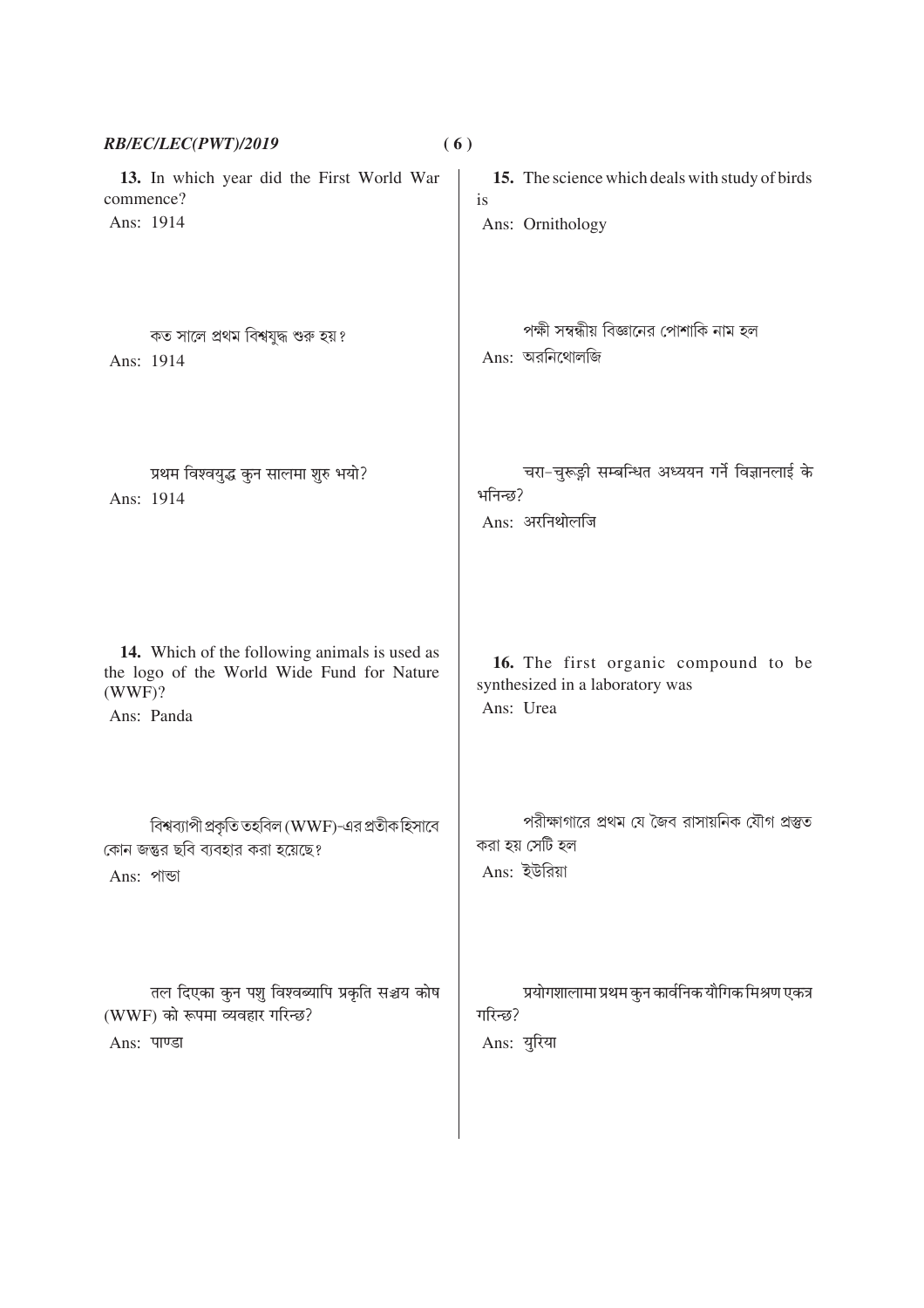|                                                                                              | (7)                                   | RB/EC/LEC(PWT)/2019                                                                                   |
|----------------------------------------------------------------------------------------------|---------------------------------------|-------------------------------------------------------------------------------------------------------|
| 17. In which district of West Bengal is the<br>battlefield of Plassey located?<br>Ans: Nadia | Ans: Heptathlon                       | 19. In which event did Swapna Barman win<br>gold medal in 2018 Asian Games?                           |
| পশ্চিমবঙ্গের কোন জেলায় পলাশির যুদ্ধক্ষেত্রটি<br>অবস্থিত ?<br>$Ans:$ নদিয়া                  | স্বর্ণপদক লাভ করেন?<br>Ans: হেপটাথেলন | 2018 এশিয়ান গেমস-এর কোন বিভাগে স্বপ্না বর্মন                                                         |
| पश्चिमबंगालको कुन जिल्लामा पलाशीको युद्धक्षेत्र<br>अवस्थित छ?<br>Ans: नदीया                  | स्वर्ण पदक जिते?<br>Ans: हेपटाथेलन    | 2018 एशियन गेम्सको कुन विभागमा स्वपना बर्मनले                                                         |
| 18. NABARD is a<br>Ans: Bank                                                                 | played this year?<br>Ans: Kolkata     | 20. In 2019 the Durand Cup was played outside<br>Delhi for the first time. Where was the tournament   |
| NABARD হল একটি<br>Ans: ব্যাঙ্ক                                                               | Ans: কোলকাতা                          | 2019 সালে প্রথমবার ডুরান্ড কাপ দিল্লির বাইরে<br>অনুষ্ঠিত হল। এবছর ডুরান্ড কাপ কোথায় অনুষ্ঠিত হয়েছে? |
| NABARD एक<br>Ans: ब्याङ्क                                                                    | Ans: कोलकाता                          | 2019 सालमा प्रथमबार डुरान्ड कप दिल्लीको बाहिर<br>आयोजन भए-यो बर्ष डुरान्ड कप कहाँ आयोजन भए?           |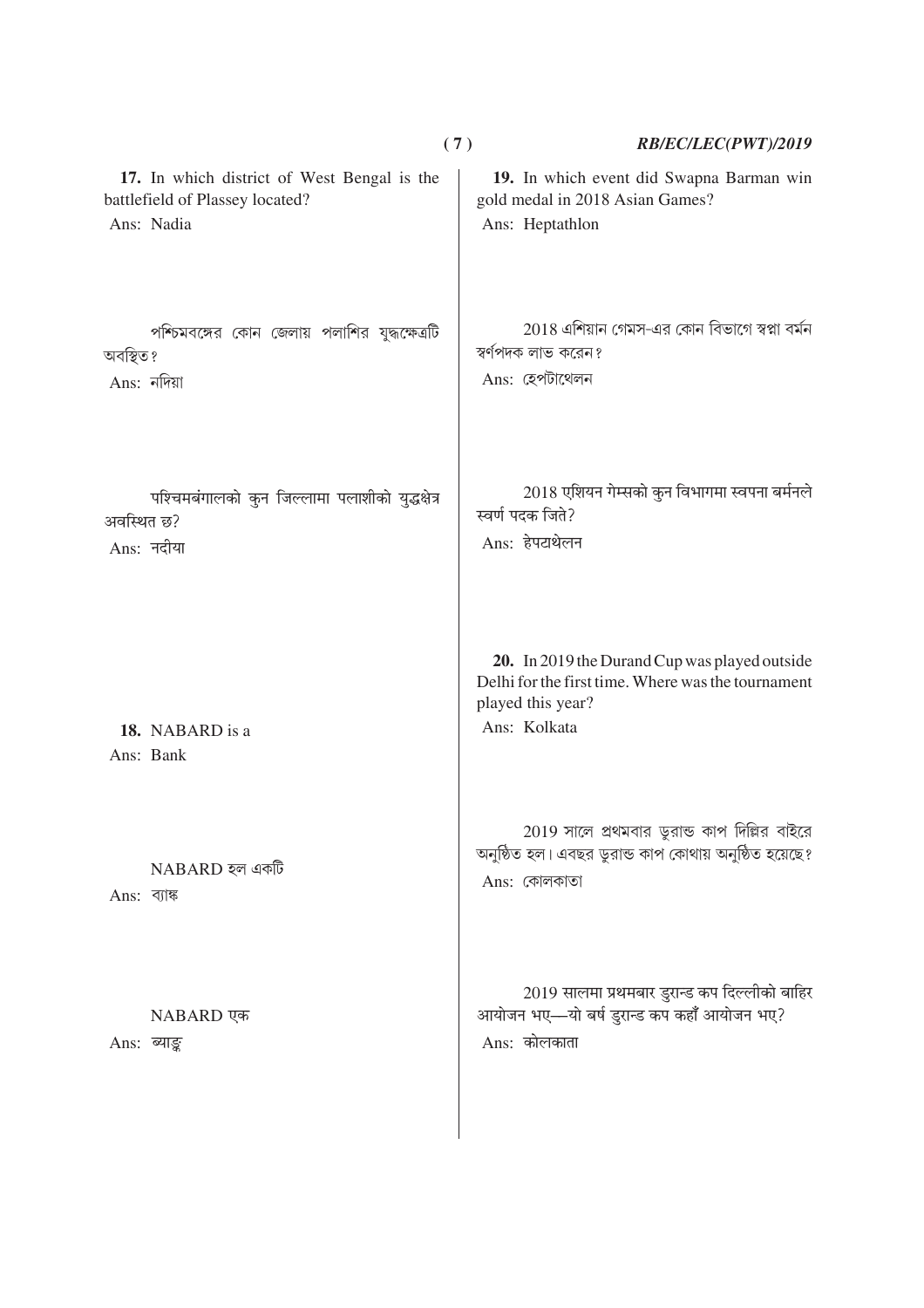| RB/EC/LEC(PWT)/2019                            |                                                                                                 | (8) |                                                                                                                         |
|------------------------------------------------|-------------------------------------------------------------------------------------------------|-----|-------------------------------------------------------------------------------------------------------------------------|
| President?<br>Ans: Article 61                  | 21. Which article of the Indian Constitution<br>deals with the procedure for impeachment of the |     | 23. Which day is celebrated as 'World<br>Environment Day'?<br>Ans: 5th June                                             |
| Ans: Article 61                                | ভারতীয় সংবিধানের কোন Article -এ রাষ্ট্রপতির<br>ইমপিচমেন্ট এর সম্বন্ধে বলা আছে?                 |     | 'বিশ্ব পরিবেশ দিবস' কোন দিনে পালিত হয়?<br>Ans: 5th June                                                                |
| ईमपिचमेन्ट सम्बन्ध भनेको छ?<br>Ans: Article 61 | भारतीय सम्बिधान को कुन Article मा प्रेसिडेन्टको                                                 |     | 'विश्व परिवेश दिवस' कुन दिन मनाईन्छ?<br>Ans: 5th June                                                                   |
| first sermon?<br>Ans: Pali                     | 22. In which language did Mahavir give his                                                      |     | 24. In which district of West Bengal is the<br>archeological site of Chandraketugarh located?<br>Ans: North 24 Parganas |
| Ans: পালি                                      | মহাবীর কোন ভাষায় তাঁর প্রথম বাণী প্রদান করেন?                                                  |     | চন্দ্রকেতুগড়ের প্রাচীন ধ্বংসাবশেষ পশ্চিমবঙ্গের কোন<br>জেলায় অবস্থিত?<br>Ans: উত্তর ২৪ পরগনা                           |
| Ans: पालि                                      | महाबीरले कुन भाषामा उहाँँको प्रथम उपदेश दिनु भयो?                                               |     | चन्द्रकेतुगड़को प्राचीन ध्वंसावशेष पश्चिमबंगालको<br>कुन जिल्लामा अवस्थित छ?<br>Ans: उत्तर 24 परगना                      |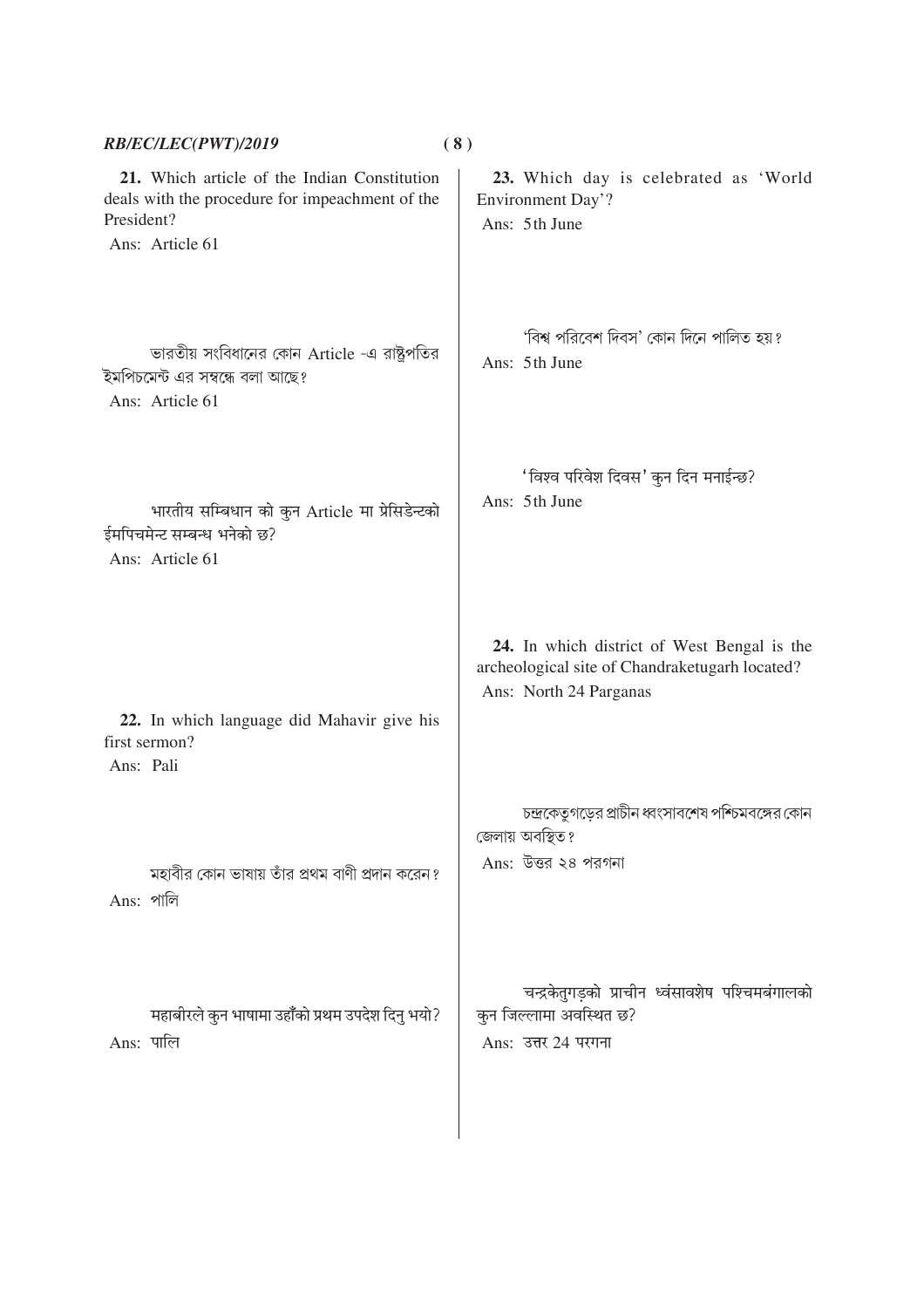|                                                                                                             | (9)                                  | RB/EC/LEC(PWT)/2019                                                                                        |
|-------------------------------------------------------------------------------------------------------------|--------------------------------------|------------------------------------------------------------------------------------------------------------|
| 25. Who is the present President of BCCI<br>(Board of Control for Cricket in India)?<br>Ans: Sourav Ganguly | Ans: Nandas                          | 27. Who were the rulers of Magadha, when<br>Alexander invaded India?                                       |
| BCCI-এর বর্তমান সভাপতি কে?<br>Ans: সৌরভ গঙ্গোপাধ্যায়                                                       | Ans:<br>নন্দ                         | আলেকজান্ডার যখন ভারত আক্রমণ করেন তখন<br>কোন রাজবংশ মগধ শাসন করছে?                                          |
| BCCI (Board of Control for Cricket in<br>India) को वर्तमान सभापति को हुन्?<br>Ans: सौरभ गङ्गोपाध्याय        | राजशासकहरू को थिए?<br>Ans: नन्द      | अलेकजान्डरले जब भारत आक्रमण गरे तब मगधका                                                                   |
| Full form of HIV is Human<br>26.<br>Virus.<br>Ans: Immunodeficiency                                         |                                      | 28. Who among the following Prime Ministers<br>sent the Cripps Mission to India?<br>Ans: Winston Churchill |
| $\rm{HIV}$ -এর পুরো কথাটি হল হিউম্যান $\rm{m}$<br>ভাইরাস।<br>Ans: ইমিউনোডেফিসিয়েন্সি                       | প্রেরণ করেন?<br>Ans: উইন্সটন চাৰ্চিল | কোন ব্রিটিশ প্রধানমন্ত্রী ভারতবর্ষে ক্রিপস মিশন                                                            |
| HIV को पुरा रूप हुन्छ ह्युमेन ___________ भाईरस?<br>Ans: ईम्युनोडेफिसियेन्सि                                | इंडिया पठाए?<br>Ans: विन्सटन चर्चिल  | कुन ब्रिटिस प्रधानमन्त्रीले भारतमा क्रिप्स मिशन अफ                                                         |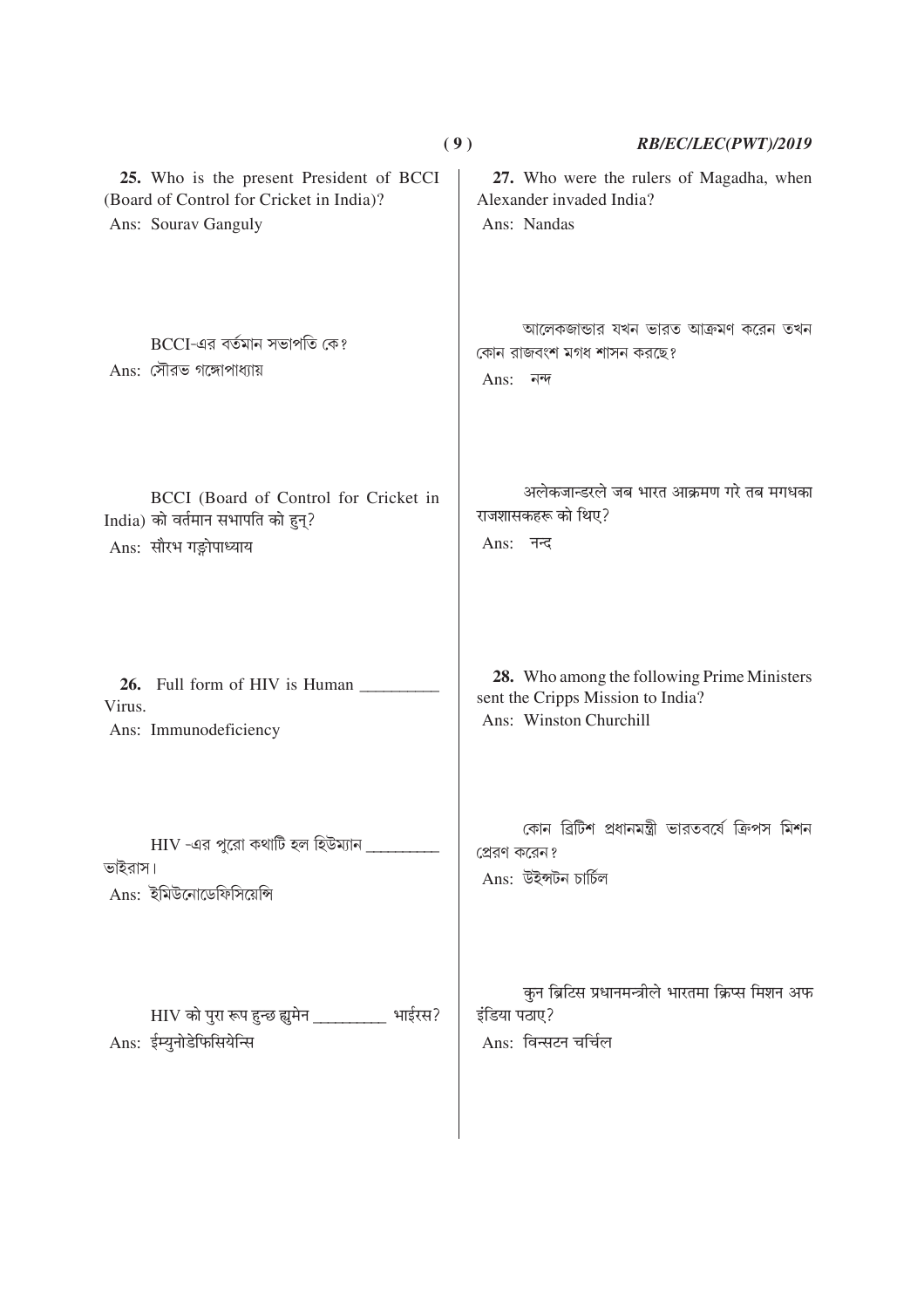|            | RB/EC/LEC(PWT)/2019                                                                      | (10)                                                                          |
|------------|------------------------------------------------------------------------------------------|-------------------------------------------------------------------------------|
|            | 29. The Indian Parliament consists of<br>Ans: The President, Rajya Sabha and Lok Sabha   | 31. Which of the following is not a<br>Biodegradable Waste?<br>Ans: Thermacol |
|            | ভারতীয় সংসদ বলতে আমরা বুঝি<br>Ans: রাষ্ট্রপতি, রাজ্যসভা এবং লোকসভা                      | নিম্নের কোনটি জীবাণুবিয়োজ্য বর্জ্য নয়?<br>$Ans:$ থার্মোকল                   |
|            | भारतीय संसद भन्दा बूझिने<br>Ans: प्रेसिडेन्ट, राज्यसभा अनि लोकसभा                        | तल दिएका कुन चाहिँ जैविक विखण्डनीय होईन?<br>Ans: थरमकल                        |
| Ans: Malda | 30. Where can one find the remnants of Gauda,<br>once capital city of Bengal?            | 32. Which river is called 'The Sorrow of<br>Bengal'?<br>Ans: Damodar          |
| Ans: মালদা | একসময়কার বাংলার রাজধানী গৌড়ের ধ্বংসাবশেষ<br>পশ্চিমবঙ্গের কোন জেলায় দেখতে পাওয়া যায়? | কোন নদী/নদ কে 'বাংলার দুঃখ' বলা হয়?<br>Ans: দামোদর                           |
| Ans: मालदा | एकसमयको बंगालको राजधानी गौड़को ध्वंसावशेष<br>पश्चिम बंगालको कुन जिल्लामा देखिन पाईन्छ?   | कुन नदीलाई 'बंगालको दु:ख' भनिन्छ?<br>Ans: दामोदर                              |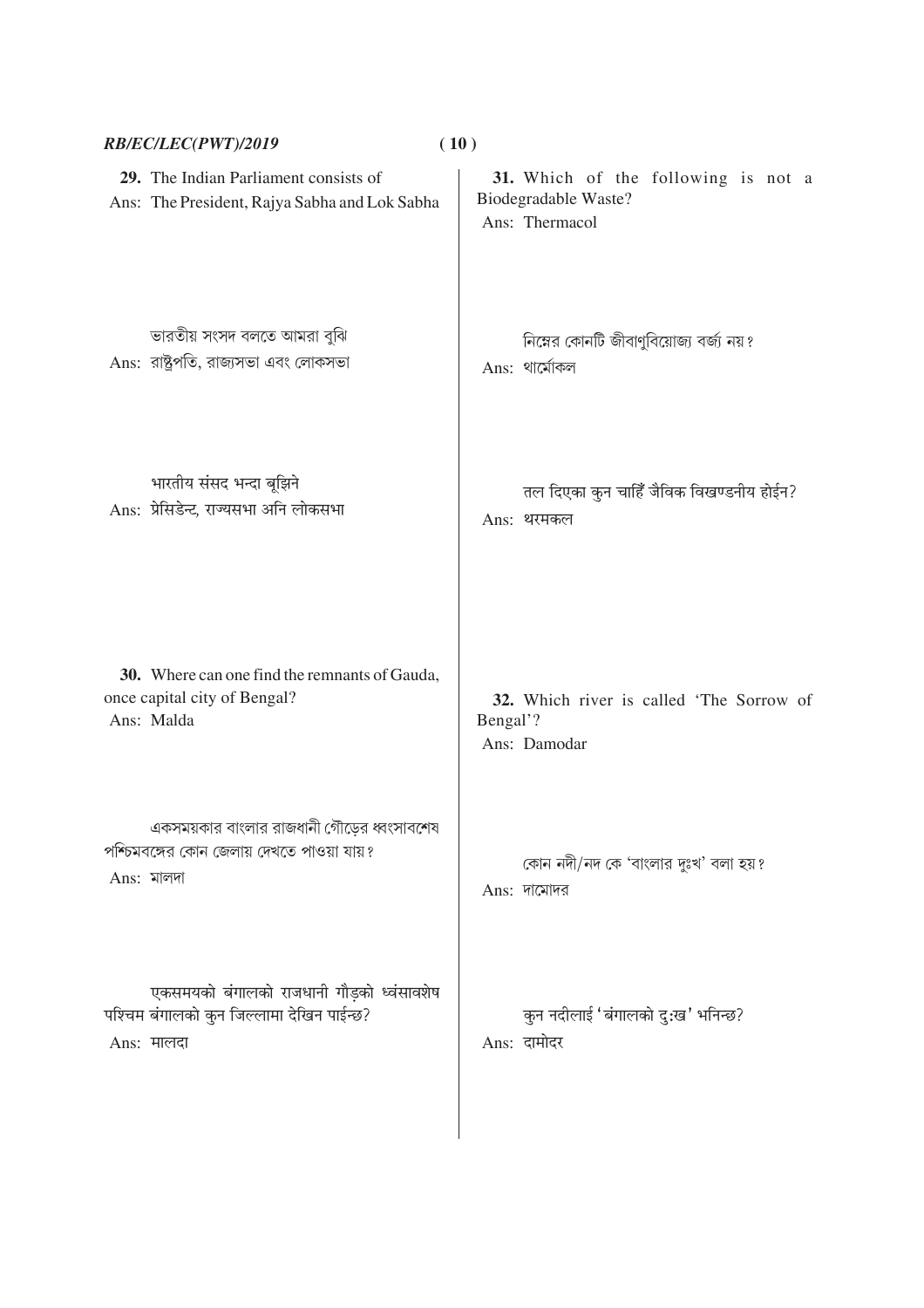|          |                                                             | (11)                          | RB/EC/LEC(PWT)/2019                                                          |
|----------|-------------------------------------------------------------|-------------------------------|------------------------------------------------------------------------------|
| maximum? | 33. In which medium is the speed of sound<br>Ans: Wood      | Ans: 1989-1990                | 35. In which year did West Bengal win the<br>Ranji Trophy for the last time? |
| Ans: কাঠ | কোন মাধ্যমে শব্দের গতিবেগ সর্বাধিক?                         | করে?<br>Ans: 1989-1990        | বাংলা ক্রিকেট দল শেষবার কোন সালে রঞ্জি ট্রফি জয়                             |
| Ans:     | कुन माध्यममा शब्दको गतिवेग सर्वोन्न हुन्छ?<br>काठ           | ट्रफि जिते?<br>Ans: 1989-1990 | पश्चिम बंगाल क्रिकेट दलले अन्तिम कुन सालमा रन्जि                             |
|          | 34. Google Chrome is an example of<br>Ans: Internet Browser |                               |                                                                              |
|          | গুগল ক্ৰোম হল একটি<br>Ans: ইন্টারনেট ব্রাউসার               |                               |                                                                              |
|          | गुगल क्रोम एउटा<br>Ans: ईन्टारनेट ब्राउसर                   |                               |                                                                              |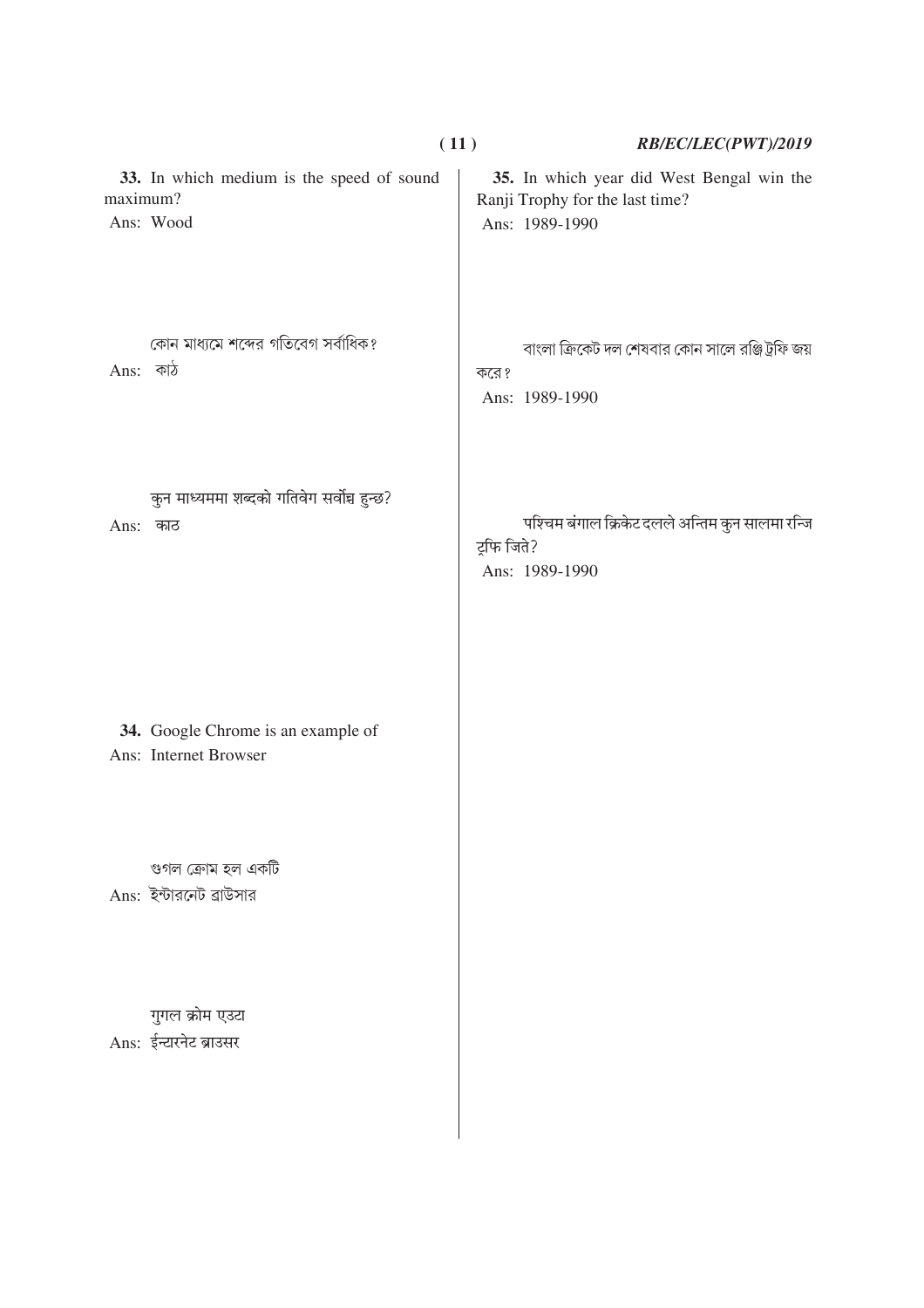| RB/EC/LEC(PWT)/2019                                                                                                            | (12)                                                                                                                                     |
|--------------------------------------------------------------------------------------------------------------------------------|------------------------------------------------------------------------------------------------------------------------------------------|
| 36. Pick the odd one out.<br>Ans: MLA                                                                                          | 38. If 'RAMAYANA' is coded<br>as<br>'AMARANAY', how is 'TULSIDAS' written?<br>Ans: SLUTSADI                                              |
| কোনটি অনুপযুক্ত নির্ণয় করুন।<br>Ans: বিধায়ক                                                                                  | কোনো সাংকেতিক ভাষায় যদি 'RAMAYANA'-কে<br>লেখা হয় 'AMARANAY', তবে ওই সাংকেতিক ভাষায়<br>'TULSIDAS'-কে কীভাবে লেখা হবে?<br>Ans: SLUTSADI |
| कुन चाहीँ अनौठो छन्-निर्णय गर।<br>Ans: विधायक                                                                                  | यदि 'RAMAYANA' लाई साङ्केतिक भाषामा<br>'AMARANAY' लेखे, तब वही साङ्केतिक भाषामा<br>'TULSIDAS' लाई कसरी लेखिन्छ?<br>Ans: SLUTSADI         |
| 37. Amit said, "This lady is the wife of my<br>mother's grandson". How is the lady related to<br>Amit?<br>Ans: Daughter-in-law | 39. Find out the odd number in the following<br>series:<br>196, 169, 144, 121, 100, 80, 64<br>Ans: 80                                    |
| অমিত বলল, ''এই মহিলাটি আমার মায়ের নাতির<br>স্ত্রী"। মহিলাটি অমিত-এর কে হয়?<br>Ans: পুত্রবধূ                                  | প্রদেয় সিরিজে কোন সংখ্যাটি অনুপযুক্ত নির্ণয় করুন ঃ<br>196, 169, 144, 121, 100, 80, 64<br>Ans: 80                                       |
| अमितले भने, 'यो महिला मेरो आमाको नातिको<br>स्वास्नी'।– महिला अमितको को हो?<br>Ans: बुहारी                                      | तल दिईएका कुन संख्या अनौठो छन् :<br>196, 169, 144, 121, 100, 80, 64<br>Ans: 80                                                           |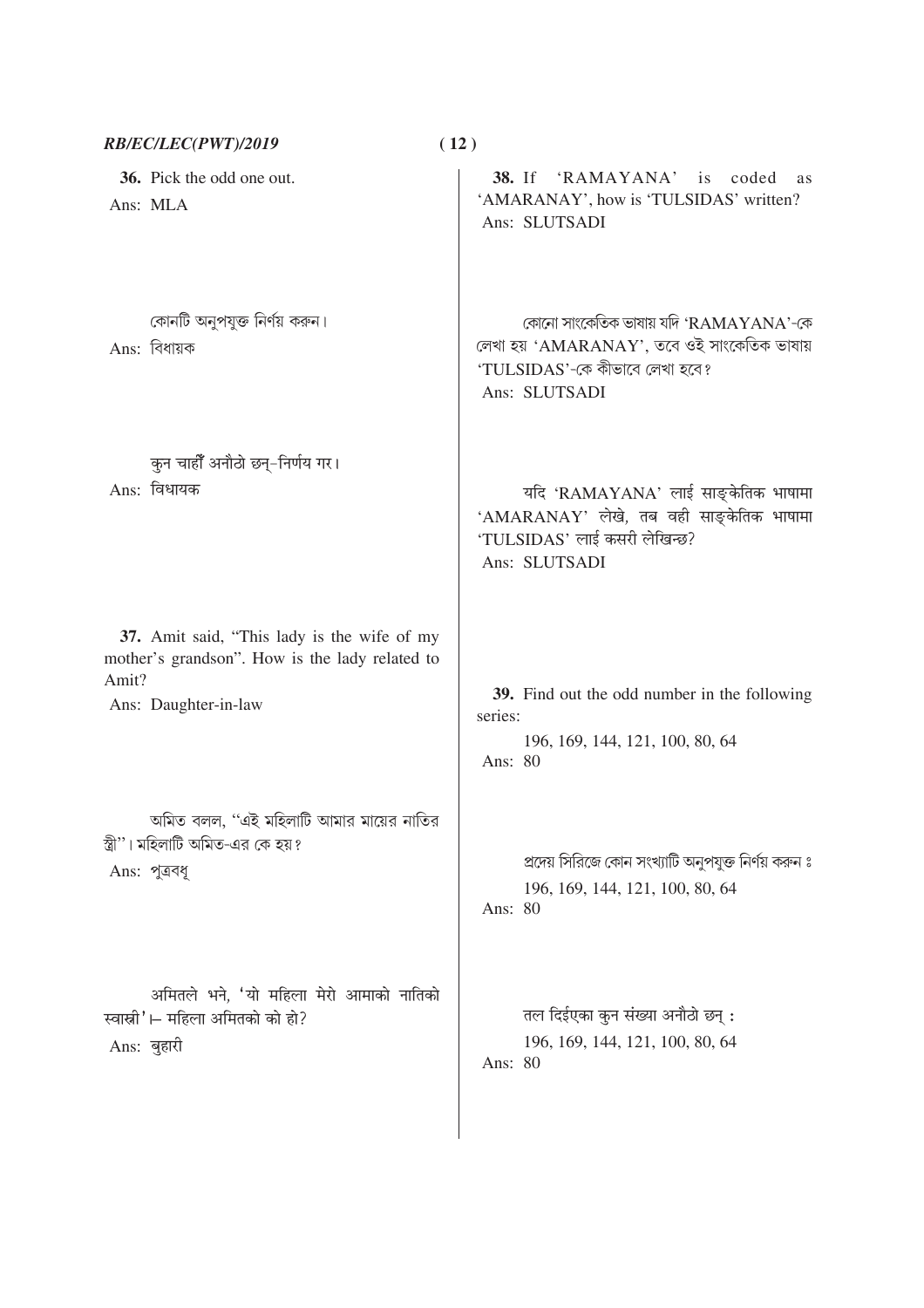#### RB/EC/LEC(PWT)/2019

40. In a class the rank of Anu from the top is 20th and that from the bottom is 10th. How many students are there in the class? Ans: 29

শ্রেণিকক্ষে অনুর স্থান প্রথম-এর থেকে 20 তম এবং শেষ থেকে 10 তম। শ্ৰেণিটিতে মোট কতজন ছাত্ৰছাত্ৰী আছে ? Ans: 29

एउटा क्लासमा अनुको स्थान प्रथमबाट 20 मा छ अनि शेषबाट 10 मा छ। क्लासमा कतिजना छात्रछात्री छन्? Ans: 29

41. Complete the letter series. a \_\_\_\_\_ cead \_\_\_\_\_ e \_\_\_\_\_dceadc\_ Ans: dcae

নীচের সিরিজটি সম্পূর্ণ করুন।  $a \_\_\_\_$  cead  $\_\_\_\$  e  $\_\_\_\_$  dceadc

Ans: dcae

तल दिएका सिरिजलाई सम्पर्ण गर। a \_\_\_\_\_ cead \_\_\_\_\_ e \_\_\_\_\_dceadc\_\_ Ans: dcae

Directions (42–44): Study the following Venn diagram carefully and answer the questions:



42. Which number represents the Lady Doctors who are not Teachers? Ans:  $9$ 

43. Number 8 represents Ans: the Doctors who are Teachers also

44. Which number represents Ladies who are Teachers as well as Doctors too? Ans:  $7$ 

নির্দেশ (42–44): প্রদেয় ভেন ডায়াগ্রামটির ভিত্তিতে নীচের তিনটি প্রশ্নের উত্তর দিন ঃ

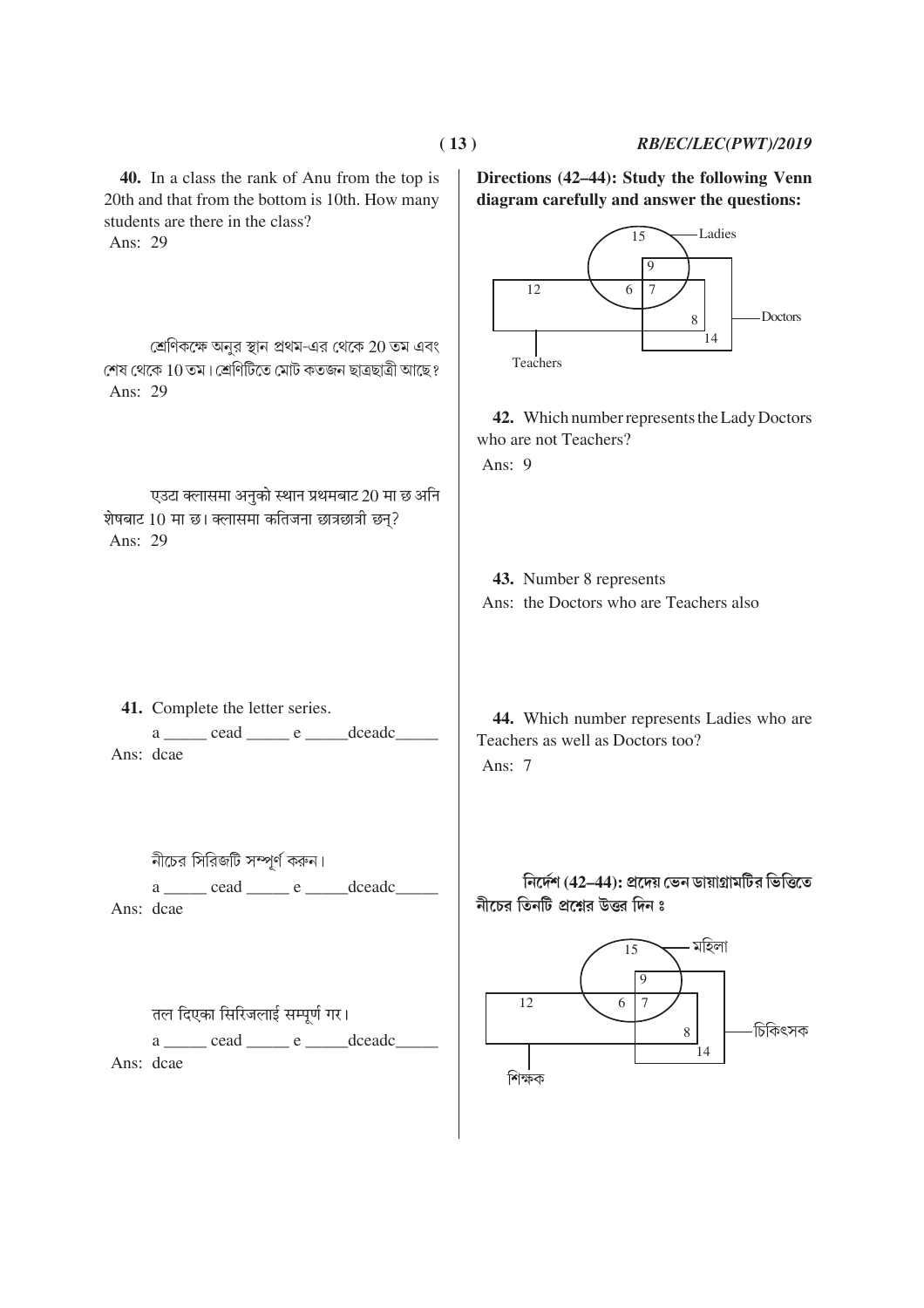| RB/EC/LEC(PWT)/2019                                                                                                                                    | (14)                                                                                                                                                                           |
|--------------------------------------------------------------------------------------------------------------------------------------------------------|--------------------------------------------------------------------------------------------------------------------------------------------------------------------------------|
| 42. কতজন মহিলা চিকিৎসক রয়েছেন যারা শিক্ষক নন?<br>Ans: 9                                                                                               | 45. If 'P' means '-', 'Q' means ' $\times$ ', 'R' means<br>$\div$ and 'S' means $\div$ , then what will be the value<br>of the following expression?<br>15Q3P25R5S8<br>Ans: 48 |
| $43.8$ সংখ্যাটি কী নির্দেশ করে?                                                                                                                        |                                                                                                                                                                                |
| Ans: চিকিৎসক যারা একইসাথে শিক্ষকও                                                                                                                      |                                                                                                                                                                                |
| 44. কতজন মহিলা একইসাথে চিকিৎসক এবং শিক্ষকও?<br>Ans: 7                                                                                                  | যদি 'P' মানে ' $-$ ', 'Q' মানে ' $\times$ ', 'R' মানে '÷' এবং<br>'S' মানে '+' হয় তাহলে 15Q3P25R5S8-এর মান কত?<br>Ans: 48                                                      |
| निर्देश (42–44): दिएका भेन (Venn) डयाग्राम<br>अध्ययन अनुसार तल दिएका तिनवटा उत्तर दिनुहोस:                                                             | यदि 'P' माने '-', 'Q' माने 'x', 'R' माने '÷' and<br>'S' माने '+', तब 15Q3P25R5S8 को माने कति हुन्छ?<br>Ans: 48                                                                 |
| महिला<br>15<br>9<br>12<br>6<br>$\overline{7}$<br>र्िचकित्सक<br>8<br>14<br>शिक्षक<br>42. कतिजना महिला चिकित्सक छन् जो चाहि शिक्षक होइ<br>नन्?<br>Ans: 9 | 46. What should come in the place of $\forall$ ??<br>$0, 3, 8, 15, 24, \times$<br>Ans: 35                                                                                      |
| 43. 8 संख्याले के निर्देश गर्छ?<br>Ans: चिकित्सक जो चाहि शिक्षक पनि हुन्                                                                               | ' $\times$ '- স্থানে কোন সংখ্যা বসবে?<br>$0, 3, 8, 15, 24, \times$<br>Ans: 35                                                                                                  |
| 44. कतिजना महिलाहरू जो चाहि चिकित्सक साथै शिक्षक<br>पनि?<br>Ans: 7                                                                                     | 'x'-चिन्हको स्थानमा कुन संख्या रहन्छ?<br>$0, 3, 8, 15, 24, \times$<br>Ans: 35                                                                                                  |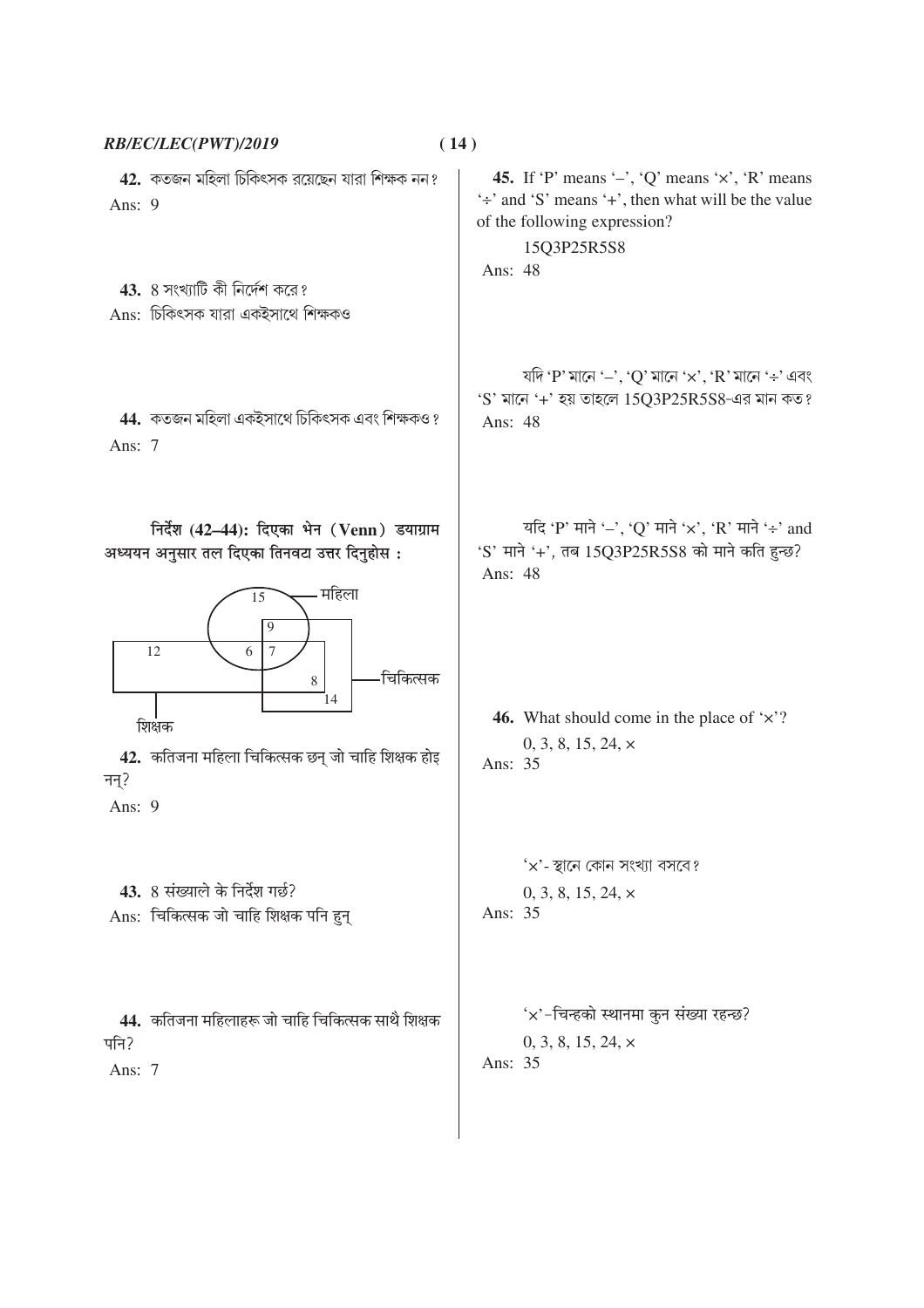**47.** Starting from a point A, Anju walked 20 meters towards South, then she turned right and walked 10 meters. Then again she turned left and walked 20 meters and turned left and walked 10 meters. In which direction is she from the

#### Ans: South

starting point?

[Note: At the time of declaration of result of prelim, the question was evaluated on the basis of answer key 'West' and re-evaluation will be done]

আঞ্জ A বিন্দু থেকে প্রথমে 20 মিটার দক্ষিণে গেল, তারপর ডানদিকে ঘুরে আরও 10 মিটার গেল, তারপর বাঁদিকে ঘুরে আরও 20 মিটার এবং সবশেষে বাঁদিকে ঘুরে আরও 10 মিটার গেল। অঞ্জ সর্বপ্রথম অবস্থান থেকে এখন কোনদিকে আছে?

## $Ans:$  দক্ষিণ

[Note: At the time of declaration of result of prelim, the question was evaluated on the basis of answer key 'পশ্চিম' and re-evaluation will be done]

अञ्जू A बिन्दुबाट पहिला 20 मिटर दक्षिण पट्टि गए। त्यसपछी उ दाहिनेपट्टि फर्कि अझै 10 मिटर गए, त्यसपछी बाँयापट्टि अझै 20 मिटर अनि अन्तमा बाँयापट्टि फर्कि अझै 10 मिटर गए। अञ्जू सबैभन्दा अघिलो दिशा देखि कुन तरफ छ?

 $Ans:$  दक्षिण

[Note: At the time of declaration of result of prelim, the question was evaluated on the basis of answer key 'पश्चिम' and re-evaluation will be done]

**48.** How many Triangles are there in the following figure?



Ans: At the time of declaration of result of prelim the question was evaluated on the basis of answer key '10'. As no correct answer key has been given all candidates will get full marks irrespective of whether attempted or not.

নীচের চিত্রটির মধ্যে কয়টি ত্রিভজ রয়েছে?



Ans: At the time of declaration of result of prelim the question was evaluated on the basis of answer key '10'. As no correct answer key has been given all candidates will get full marks irrespective of whether attempted or not.

तल दिइएका चित्रमा कतिवटा त्रिभुज छ?



Ans: At the time of declaration of result of prelim the question was evaluated on the basis of answer key '10'. As no correct answer key has been given all candidates will get full marks irrespective of whether attempted or not.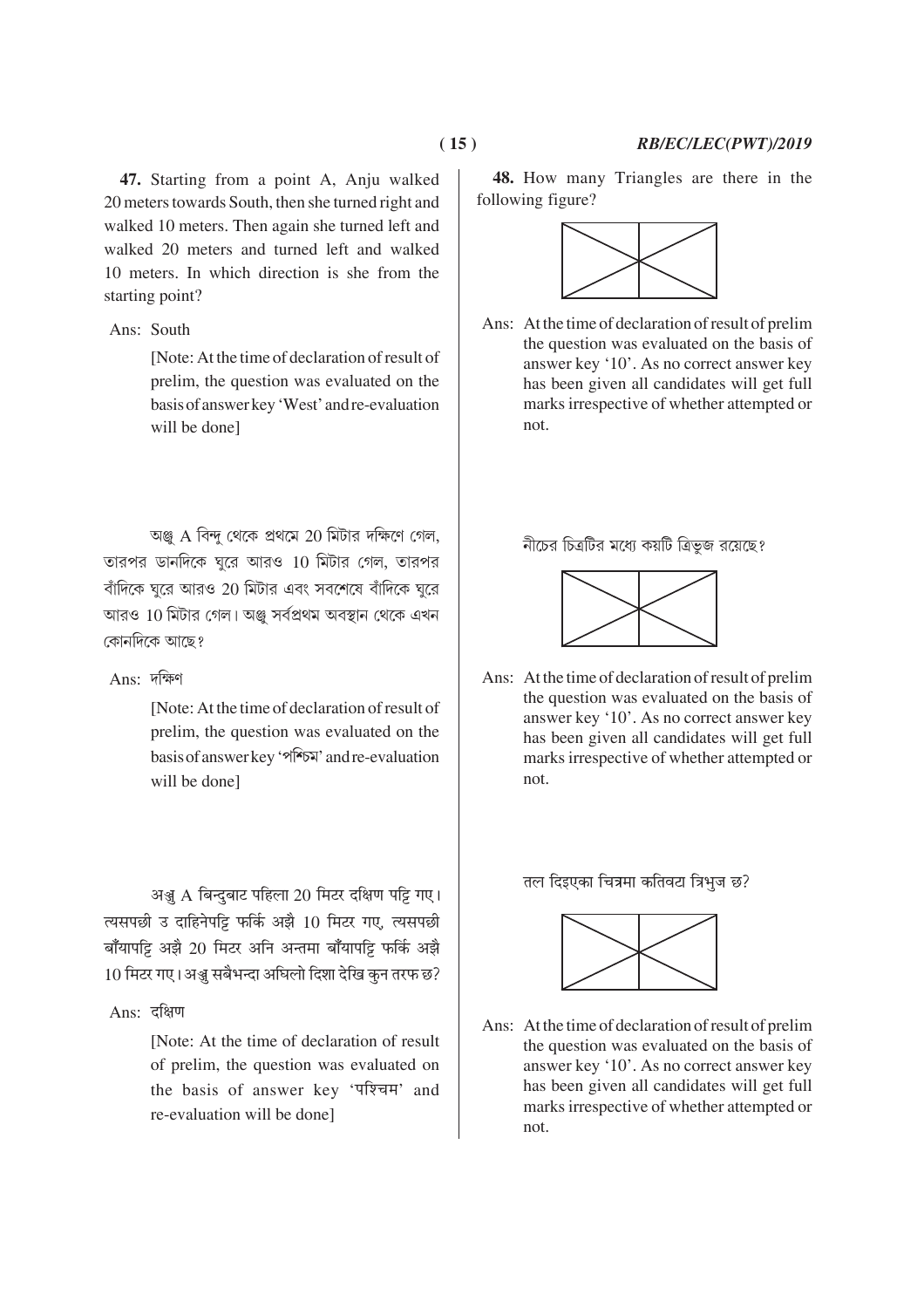## RB/EC/LEC(PWT)/2019

49. In certain code language SISTER is coded as 535701, ON is coded as 24 and TOY is coded as 729. How would you code SON in that language?

Ans: 524

**50.** Which number will come in place of  $'X$ ?

|  | 28  |
|--|-----|
|  | Σ   |
|  | 468 |

Ans: 5

কোনো সাংকেতিক ভাষায় SISTER হল 535701,  $ON$  হল 24 এবং  $TOY$  হল 729। এই ভাষায়  $SON$ -কে কী লেখা হবে?

Ans: 524

 $X'$  -এর জায়গায় কোন সংখ্যা বসবে?

|  | 28  |
|--|-----|
|  |     |
|  | 468 |

Ans:  $5$ 

कुनै साङ्केतिक भाषामा SISTER हुन्छ 535701,  $ON$  हुन्छ 24 अनि  $TOY$  हुन्छ 729, भने त्यहि भाषामा $SON$ लाई कसरी लेखिन्छ?

Ans: 524

'X' चिन्हको स्थानमा कुन संख्या हुन्छ?

|  | 28  |
|--|-----|
|  |     |
|  | 468 |

Ans:  $5$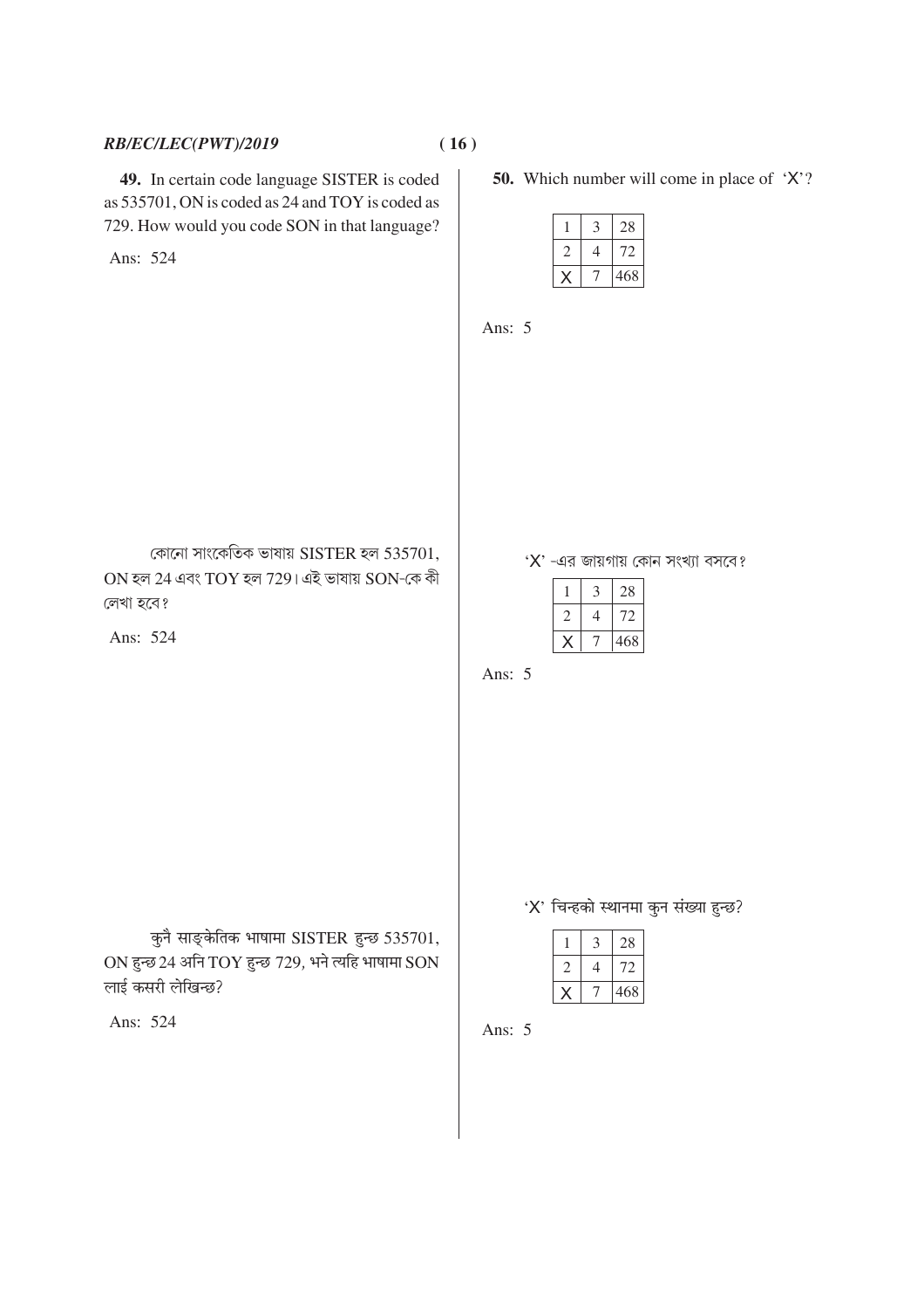**( 17 )** *RB/EC/LEC(PWT)/2019*

| Ans: ভ    | $51.$ নিম্নলিখিত কোনটি মহাপ্ৰাণ বৰ্ণ?                             | 56. নিম্নলিখিত শব্দগুলির মধ্যে কোনটি দেশি শব্দ?<br>Ans: তেঁতুল                                                           |
|-----------|-------------------------------------------------------------------|--------------------------------------------------------------------------------------------------------------------------|
|           | 52. 'আশাতীত'-এর সন্ধিবিচ্ছেদ নিম্নলিখিত কোনটি?<br>Ans: আশা + অতীত | 57. 'মাতাপিতা' কোন সমাস?<br>$Ans:$ দ্বন্দ্ব সমাস                                                                         |
|           | 53. 'মহোৎসব'-এর সন্ধিবিচ্ছেদ নিম্নলিখিত কোনটি?<br>Ans: মহা + উৎসব | 58. 'নবরত্ন' কোন সমাস?<br>Ans: দ্বিগু সমাস                                                                               |
|           | 54. 'মনীষা'-এর সন্ধিবিচ্ছেদ নিম্নলিখিত কোনটি?<br>Ans: মনস্ + ঈষা  | 59. 'বীণাপাণি' কোন সমাস?<br>Ans: বহুৱীহি সমাস                                                                            |
| Ans: পাতা | 55. নিম্নলিখিত শব্দগুলির মধ্যে কোনটি তদ্ভব শব্দ?                  | $60.$ রেখাঙ্কিত পদটির কারক ও বিভক্তি নির্ণয় করুন ঃ<br>রহিম দিবারাত্রি পরিশ্রম করে।<br>Ans: অধিকরণ কারকে 'শূন্য' বিভক্তি |

# **[FOR CANDIDATES WHO HAD OPTED FOR 'BENGALI' LANGUAGE]**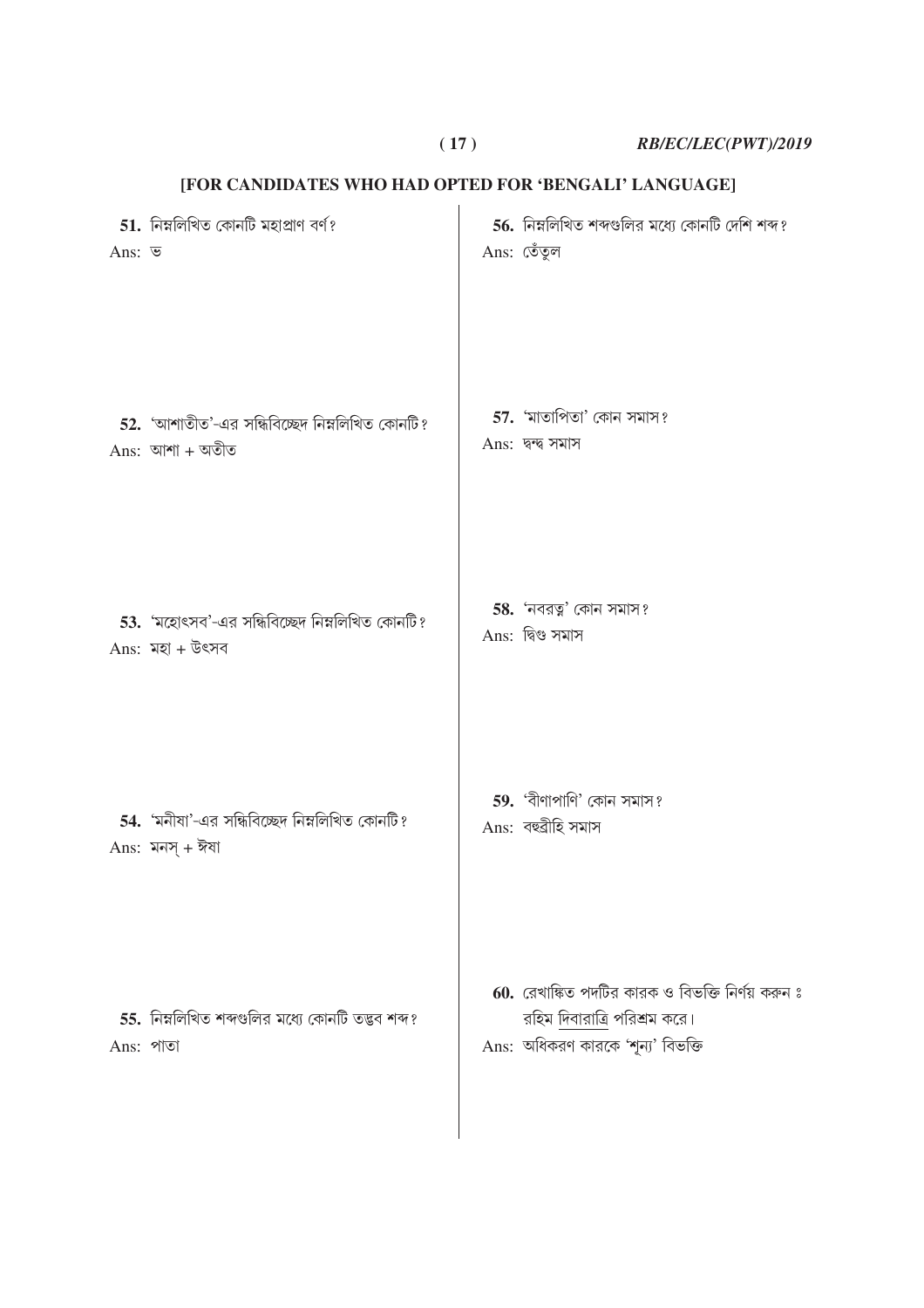|             | RB/EC/LEC(PWT)/2019                                                                                                                                                                                              | (18)    |                                                                               |
|-------------|------------------------------------------------------------------------------------------------------------------------------------------------------------------------------------------------------------------|---------|-------------------------------------------------------------------------------|
|             | 61. রেখাঙ্কিত পদটির কারক ও বিভক্তি নির্ণয় করুন ঃ<br>সিংহের কেশর দেখতে সুন্দর।<br>Ans: কর্মকারকে 'শূন্য' বিভক্তি                                                                                                 |         | 66. এককথায় প্রকাশ করুন— 'যার কিছুই নেই'।<br>$Ans:$ অকিঞ্চন                   |
|             | [Note: At the time of declaration of result of<br>prelim, the question was evaluated on the<br>basis of answer key 'কর্তৃকারকে 'শূন্য' বিভক্তি'<br>and re-evaluation will be done]                               |         |                                                                               |
|             |                                                                                                                                                                                                                  |         | $67.$ এককথায় প্রকাশ করুন— 'দু'হাত সমান চলে যার' ।<br>Ans: সব্যসাচী           |
|             | 62. 'রামের পিতৃভক্তি অতুলনীয়'। —এটি কোন বাক্য?<br>Ans: নির্দেশক বাক্য                                                                                                                                           |         |                                                                               |
|             | $63.$ নিম্নলিখিত কোনটি শুদ্ধ?                                                                                                                                                                                    |         | 68. 'অৰ্থচন্দ্ৰ' বাগ্ধারাটির অর্থ নিম্নলিখিত কোনটি?<br>Ans: গলা ধাক্কা দেওয়া |
|             | $Ans:$ রুচিমান                                                                                                                                                                                                   |         | 69. 'আষাঢ়ে গল্প' বাগ্ধারাটির অর্থ নিম্নলিখিত কোনটি?                          |
|             | 64. নিম্নলিখিত কোনটি শুদ্ধ?<br>$Ans:$ মধুসূদন<br>[Note: At the time of declaration of result of<br>prelim, the question was evaluated on the<br>basis of answer key 'মধুসুদন' and<br>re-evaluation will be done] |         | Ans: আজগুবি গল্প                                                              |
| Ans: লিপ্সা | $65.$ এককথায় প্রকাশ করুন— 'লাভ করার ইচ্ছা'।                                                                                                                                                                     | কোনটি ? | $70.$ 'গভারের চামড়া' বাগ্ধারাটির অর্থ নিম্নলিখিত<br>Ans: খুব পুরু            |
|             |                                                                                                                                                                                                                  |         |                                                                               |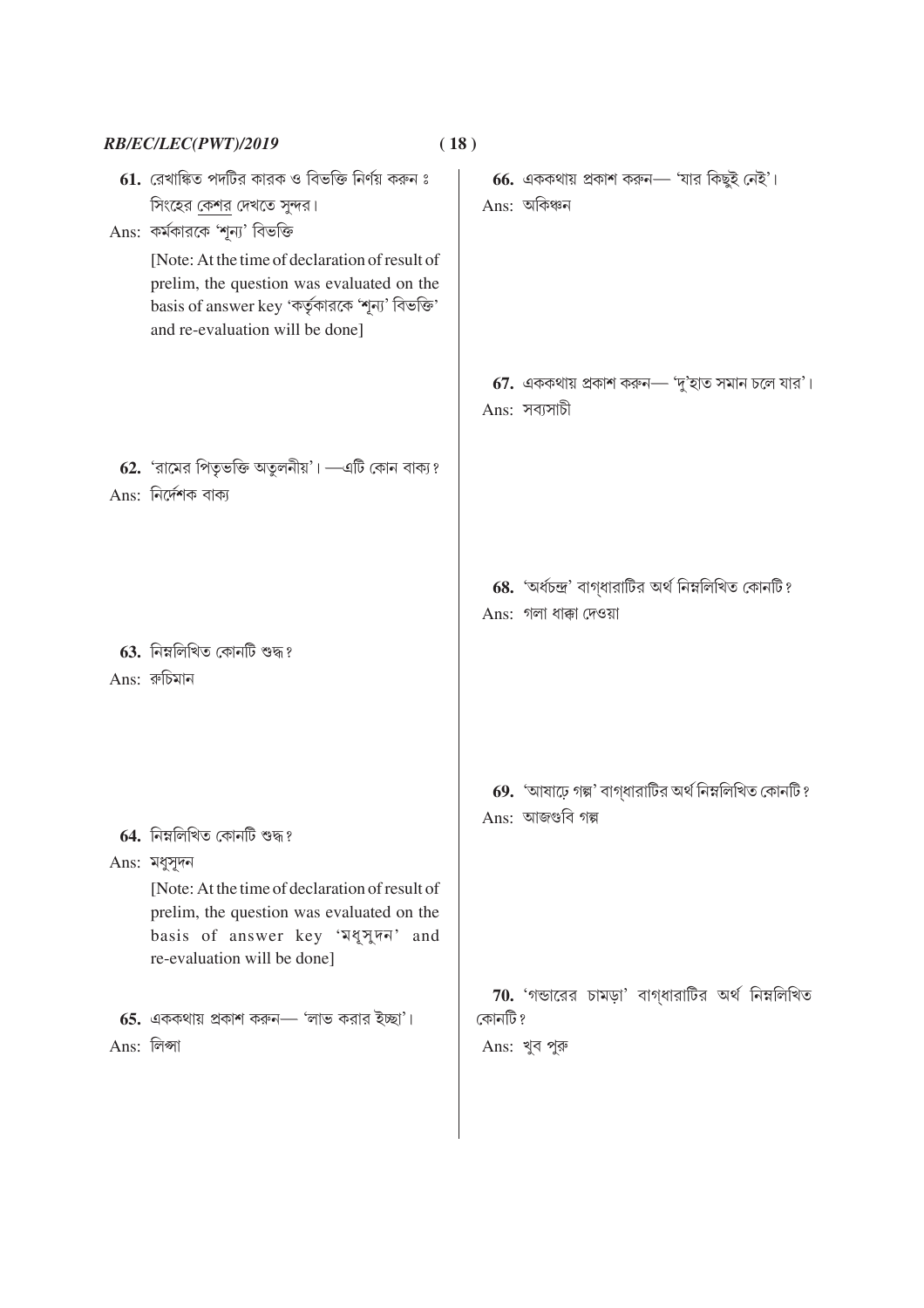|             |                                                                                                         | (19)  | RB/EC/LEC(PWT)/2019                                          |
|-------------|---------------------------------------------------------------------------------------------------------|-------|--------------------------------------------------------------|
|             | $71.$ 'চুনোপুঁটি' বাগ্ধারাটির অর্থ নিম্নলিখিত কোনটি?                                                    |       | নিম্নের রচনাংশটি পড়ে প্রশ্নগুলির (76-79) উত্তর দিন ঃ        |
|             | Ans: নগণ্য ব্যক্তি                                                                                      |       | ''কি হেতু, মাতঃ, গতি তব আজি এ ভবনে? কহ দাসে<br>লঙ্কার কুশল।" |
|             |                                                                                                         |       | <b>76.</b> মূল কাব্যগ্রন্থের নাম কী?                         |
|             |                                                                                                         |       | Ans: মেঘনাদবধ কাব্য                                          |
|             |                                                                                                         |       |                                                              |
|             |                                                                                                         |       |                                                              |
|             |                                                                                                         |       |                                                              |
|             | $72.$ নিম্নলিখিত শব্দগুলির মধ্যে কোনটি উভলিঙ্গ?                                                         |       |                                                              |
| Ans: কবি    |                                                                                                         |       |                                                              |
|             |                                                                                                         |       | 77. বজা কে?                                                  |
|             |                                                                                                         |       | Ans: ইন্দ্ৰজিৎ                                               |
|             |                                                                                                         |       |                                                              |
|             | 73. নিম্নলিখিত শব্দগুলির মধ্যে কোনটি স্ত্রীলিঙ্গ?                                                       |       |                                                              |
| Ans: গিন্নি |                                                                                                         |       |                                                              |
|             |                                                                                                         |       |                                                              |
|             |                                                                                                         |       | <b>78.</b> কার উদ্দেশে এই বক্তব্য?                           |
|             |                                                                                                         |       | Ans: লক্ষ্মী দেবী                                            |
|             |                                                                                                         |       |                                                              |
|             | 74. 'ছেলেটি বিদ্যালয়ে যাচ্ছিল'— এটি কী ধরনের ক্রিয়া ?<br>Ans: At the time of declaration of result of |       |                                                              |
|             | prelim the question was evaluated on the<br>basis of answer key 'অসমাপিকা'. As no correct               |       |                                                              |
|             | answer key has been given all candidates                                                                |       |                                                              |
|             | will get full marks irrespective of whether<br>attempted or not.                                        |       |                                                              |
|             |                                                                                                         |       | 79. উদ্দিষ্ট ব্যক্তি কোন সংবাদ দিতে উক্ত ভবনে প্ৰবেশ         |
|             | $75.$ 'আফ্রিকা' কবিতাটি কার লেখা?                                                                       | করেন? |                                                              |
|             | Ans: রবীন্দ্রনাথ ঠাকুর                                                                                  |       | Ans: বীরবাহুর মৃত্যুসংবাদ                                    |
|             |                                                                                                         |       |                                                              |
|             |                                                                                                         |       |                                                              |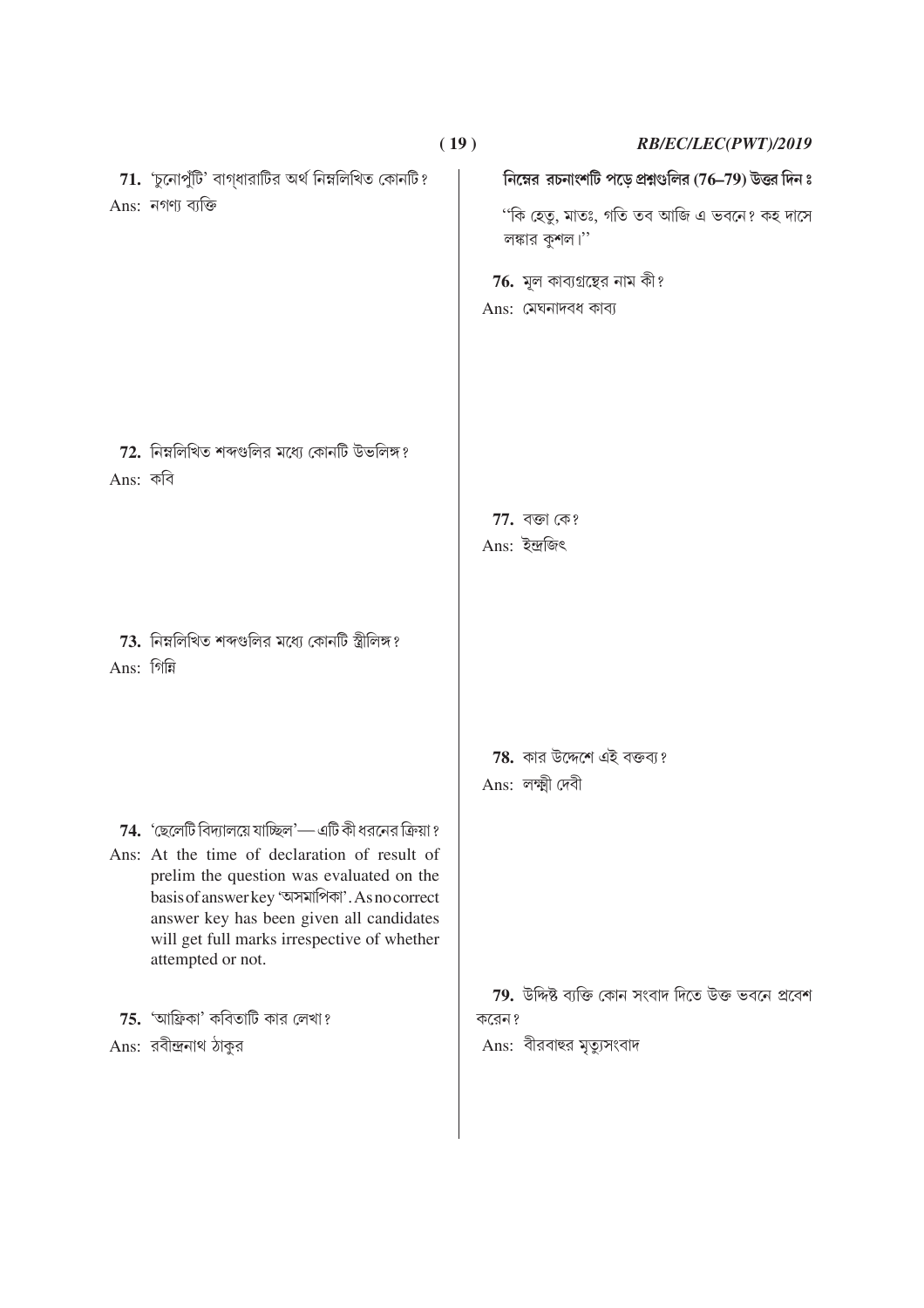| RB/EC/LEC(PWT)/2019                                    | (20)                                                                                                                   |
|--------------------------------------------------------|------------------------------------------------------------------------------------------------------------------------|
| নিম্নের রচনাংশটি পড়ে প্রশ্নগুলির (80–83) উত্তর দিন ঃ  | উপযুক্ত শব্দ দিয়ে শূন্যস্থান পূরণ করে প্রবচনটি সম্পূর্ণ<br>করুন ঃ                                                     |
| ''…আমার জায়গায় যে লোকটি আসবেন তাঁকে বলে দিয়ে        | $84.$ আলালের ঘরের $\frac{1}{2}$                                                                                        |
| যাব তিনি তোকে আমারই মতন যত্ন করবেন, আমি যাচ্ছি         |                                                                                                                        |
| বলে তোকে কিছু ভাবতে হবে না।"                           | Ans: দুলাল                                                                                                             |
| 80. বজা কে?                                            |                                                                                                                        |
| Ans: পোস্টমাস্টার                                      |                                                                                                                        |
|                                                        | উপযুক্ত শব্দ দিয়ে শূন্যস্থান পূরণ করে প্রবচনটি সম্পূর্ণ<br>করুন ঃ<br>$85.$ __________ বনে মুক্তো ছড়ানো।              |
|                                                        | Ans: উলু                                                                                                               |
| $81.$ কার উদ্দেশে এই বক্তব্য?<br>$Ans:$ রতন            | উপযুক্ত শব্দ দিয়ে শূন্যস্থান পূরণ করে প্রবচনটি সম্পূর্ণ<br>করুন ঃ<br>86. বাঘে ছুঁলে _______________ ঘা।<br>Ans: আঠারো |
| <b>82.</b> কথোপকথনের স্থান কোনটি?<br>Ans: উলাপুর গ্রাম | উপযুক্ত শব্দ দিয়ে শূন্যস্থান পূরণ করে প্রবচনটি সম্পূর্ণ<br>করুন ঃ<br>কিংবা শরীর পাতন।<br>$87.$ মন্ত্রের<br>Ans: সাধন  |
| 83. মূল গল্পটি কার রচনা?<br>Ans: রবীন্দ্রনাথ ঠাকুর     | উপযুক্ত শব্দ দিয়ে শূন্যস্থান পূরণ করে প্রবচনটি সম্পূর্ণ<br>করুন ঃ<br>$88.$ ________ ভানতে শিবের গীত।<br>Ans: ধান      |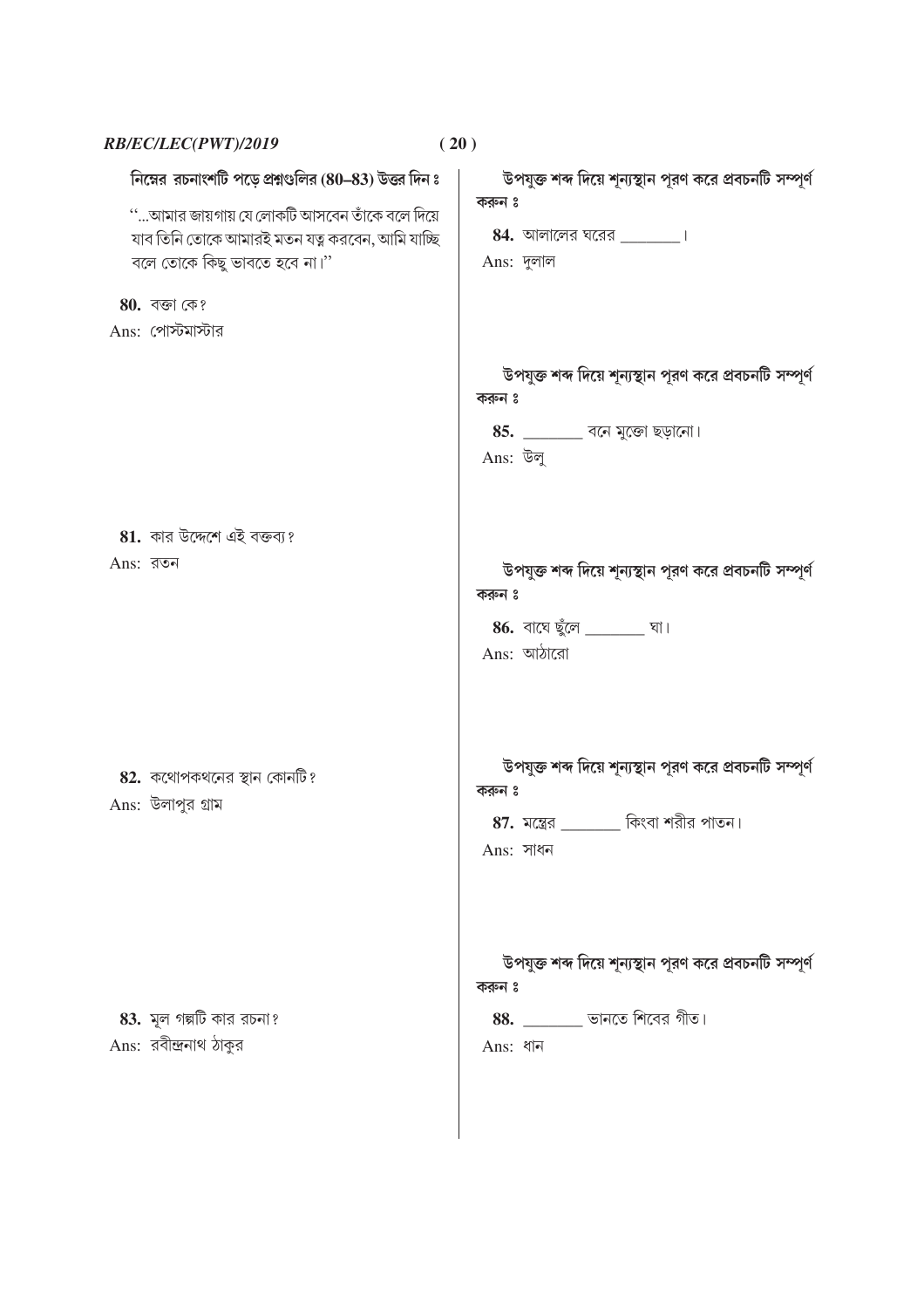|            |                                                                                     | (21)       | RB/EC/LEC(PWT)/2019                                                          |
|------------|-------------------------------------------------------------------------------------|------------|------------------------------------------------------------------------------|
|            | 89. 'পরশুরাম' ছদ্মনামে কে সাহিত্য রচনা করতেন?<br>Ans: রাজশেখর বসু                   | Ans: অম্বু | 95. 'জল' শব্দটির সঠিক প্রতিশব্দ কোনটি?                                       |
|            | 90. ইন্দ্রনাথ ও রাজলক্ষ্মী— চরিত্রগুলির স্রষ্টা কে?<br>Ans: শরৎচন্দ্র চট্টোপাধ্যায় |            | 96. 'বঙ্গদর্শন' পত্রিকাটি কে প্রকাশ করেন?<br>Ans: বঙ্কিমচন্দ্র চট্টোপাধ্যায় |
|            | $91.$ 'আবোল তাবোল' কবিতাটির রচয়িতা কে?<br>Ans: সুকুমার রায়                        |            | 97. বাংলা সাহিত্যে কে 'পদাতিক কবি' নামে পরিচিত?<br>Ans: সুভাষ মুখোপাধ্যায়   |
| Ans: ব্যোম | 92. 'আকাশ' শব্দটির সঠিক সমার্থক শব্দ কোনটি?                                         |            | 98. 'পদ্মাবতী' কাব্যগ্রন্থটির রচয়িতা কে?<br>Ans: সৈয়দ আলাওল                |
|            | 93. 'অসি' শব্দটির প্রচলিত সমার্থক শব্দ কোনটি?<br>$Ans:$ তলোয়ার                     | হয়েছিলেন? | 99. কোন বাঙালি সাহিত্যিক 'রসরাজ' নামেও বিখ্যাত<br>Ans: অমৃতলাল বসু           |
|            | 94. 'কৃশানু' শব্দটির প্রচলিত সমার্থক শব্দ কোনটি?<br>Ans: আগুন                       | Ans: ৯     | 100. 'মেঘনাদবধ কাব্য' কয়টি সৰ্গে বিভক্ত?                                    |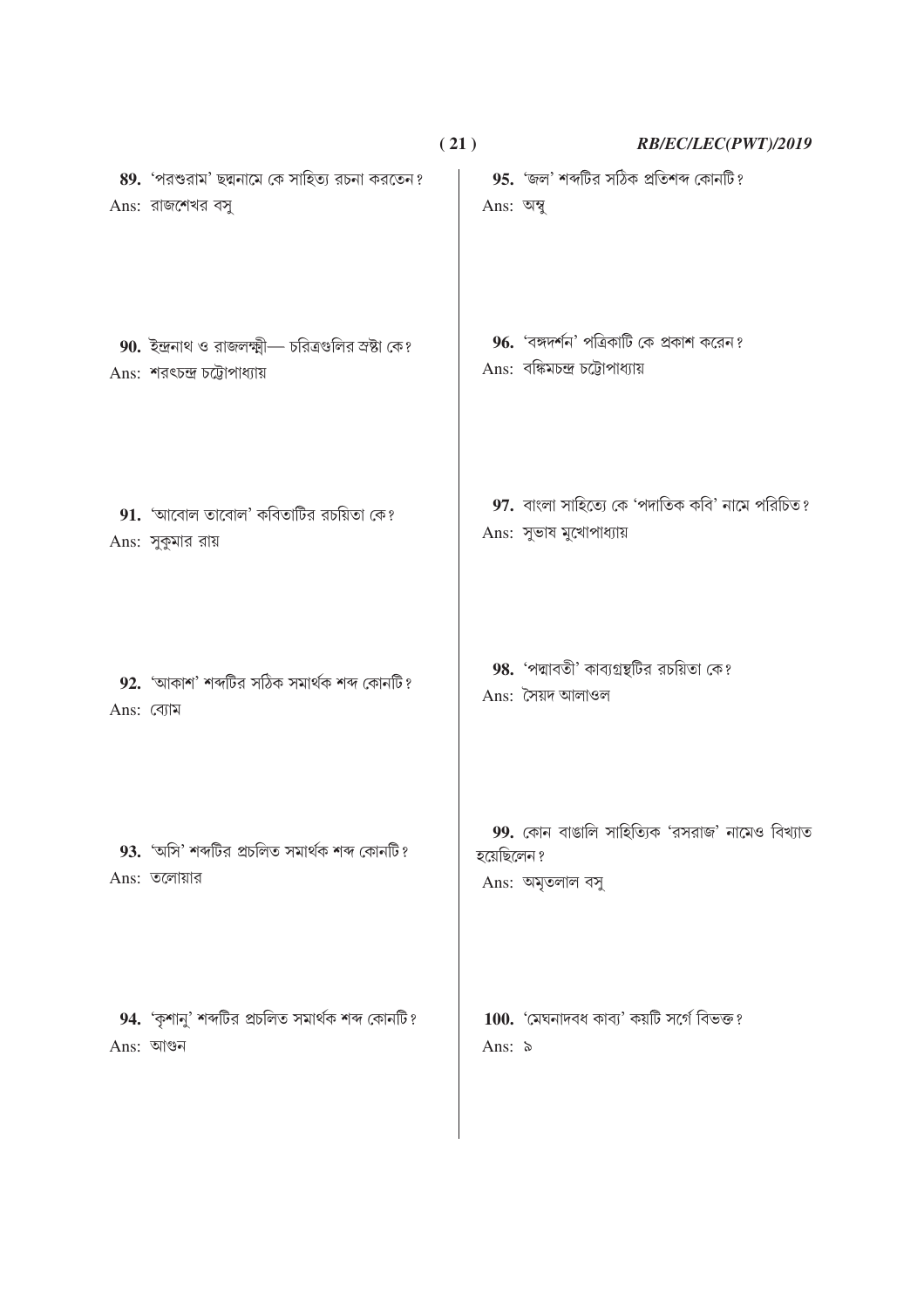$RB/EC/LEC(PWT)/2019 \tag{22}$ 

[FOR CANDIDATES WHO HAD OPTED FOR 'NEPALI' LANGUAGE]

| 51. स्वर वर्ण कुन हुन?                                                                                                                              | 56. हिज-आज कुन समास हो?                                             |
|-----------------------------------------------------------------------------------------------------------------------------------------------------|---------------------------------------------------------------------|
| Ans: अ, आ, इ, ई                                                                                                                                     | Ans: अव्ययीभाव                                                      |
| 52. धान रोप्दा गाउने गीतलाई के भनिन्छ?                                                                                                              | 57. सठीक शब्द छान्नुहोस्:                                           |
| Ans: असारे गीत                                                                                                                                      | Ans: मानवात्मा                                                      |
| 53. पुरानो लुगाको टुक्रा बुझाउन कुन शब्द प्रयोग गरिन्छ?                                                                                             | 58. निष्प्राण शब्दको सन्धि विच्छेद गर:                              |
| Ans: थाङ्ना                                                                                                                                         | Ans: नि: + प्राण                                                    |
| 54. छोरी-चेलीको 'आफ्नो सम्पति' बुझाउने सार शब्द कुन                                                                                                 | 59. दुई शब्दहरूको बीचको विभक्ति लोप भए कुन समास                     |
| हो?                                                                                                                                                 | बन्दछ?                                                              |
| Ans: पेवा                                                                                                                                           | Ans: तत्पुरुष                                                       |
| 55. नेपाली भाषामा प्रयागे गरिने- 'आफ्नो खुट्टामा उभिनु',<br>'हातको मैला हुनु', 'कान तातेर आउनु' जस्ता वाक्यांशहरूलाई<br>के भनिन्छ?<br>Ans: वाग्धारा | 60. पुंलिङ्बाट स्त्रीलिङ् बनाउने विधि कति प्रकारका छन्?<br>Ans: तीन |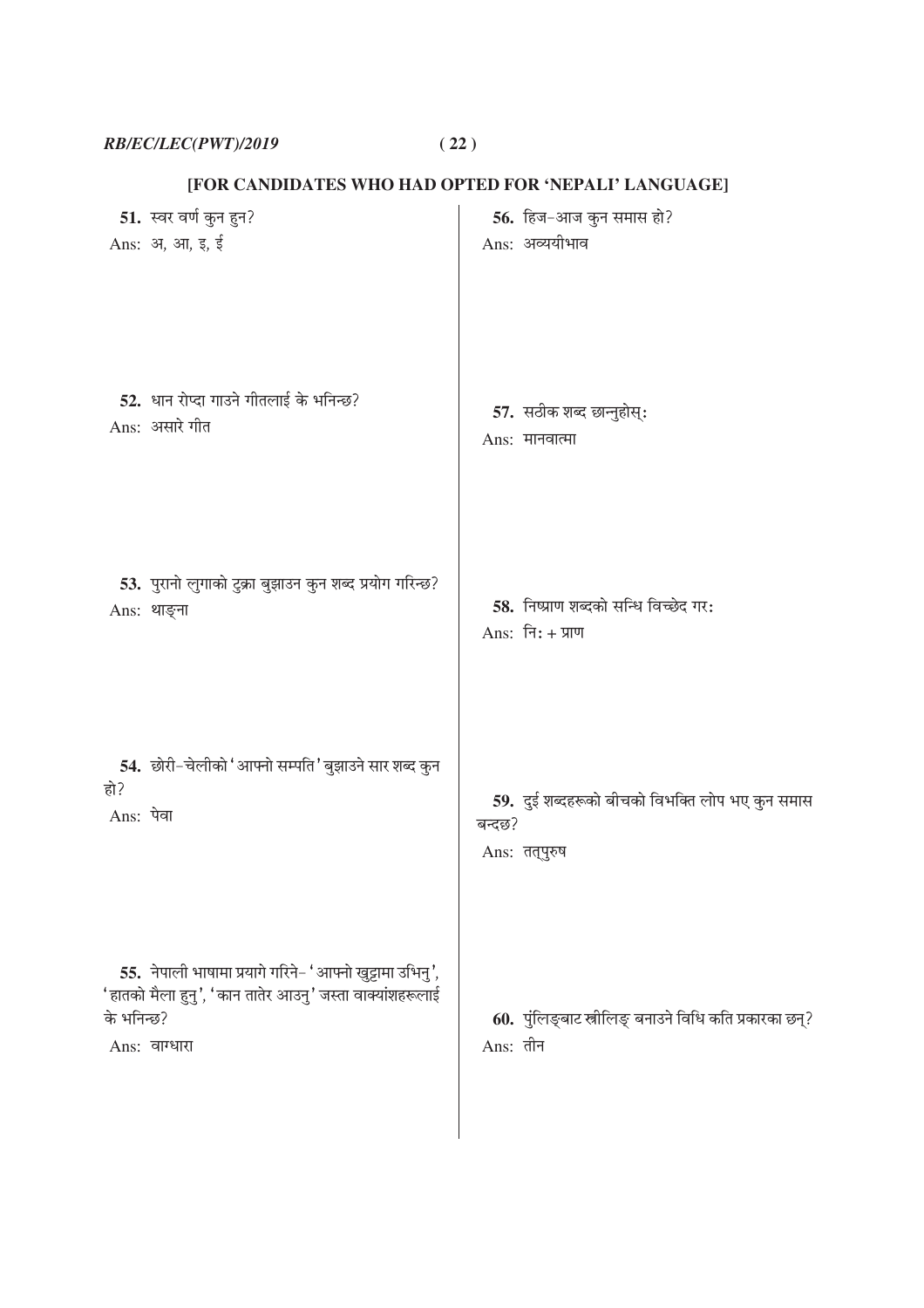|                                                                                                           | (23)       | RB/EC/LEC(PWT)/2019                                                    |
|-----------------------------------------------------------------------------------------------------------|------------|------------------------------------------------------------------------|
| 61. सर्वनाम कति प्रकारका हुन्छन्?<br>Ans: ন্ত                                                             |            | 66. औंला दिंदा डुँड़लो निल्ने।<br>Ans: एउटा बस्तु दिंदा सबै लिनु खोज़े |
| 62. 'विचरण आफ्नै क्षितिजभित्र' लेख संग्रहका लेखक को<br>हुनुहुन्छ?<br>Ans: महानन्द पौडयाल                  |            | 67. $"$ जो मह काट्छ उही हात चाट्छ।"<br>Ans: काम गर्नेले फाइदा लिनु     |
| 63. विश्वका महान् दश नाटक कृतिका लागी राजनारायण<br>प्रधानले कुन पुरस्कार पाएका थिए?<br>Ans: भानु पुरस्कार | Ans: मर्नु | 68. आँखा चिम्लनु                                                       |
| 64. रामचन्द्रको प्रेमिकाको नाम के थियो?<br>Ans: तारा                                                      |            | 69. दुपी काट्नु<br>Ans: जोगी हुनु                                      |
| 65. भानुभक्तको जीवनीकार को हुन्?<br>Ans: मोतीराम भट्ट                                                     |            | 70. 'गोबरगणेश' शब्दसँग मेल खाने अर्थ कुन हो?<br>Ans: मूर्ख             |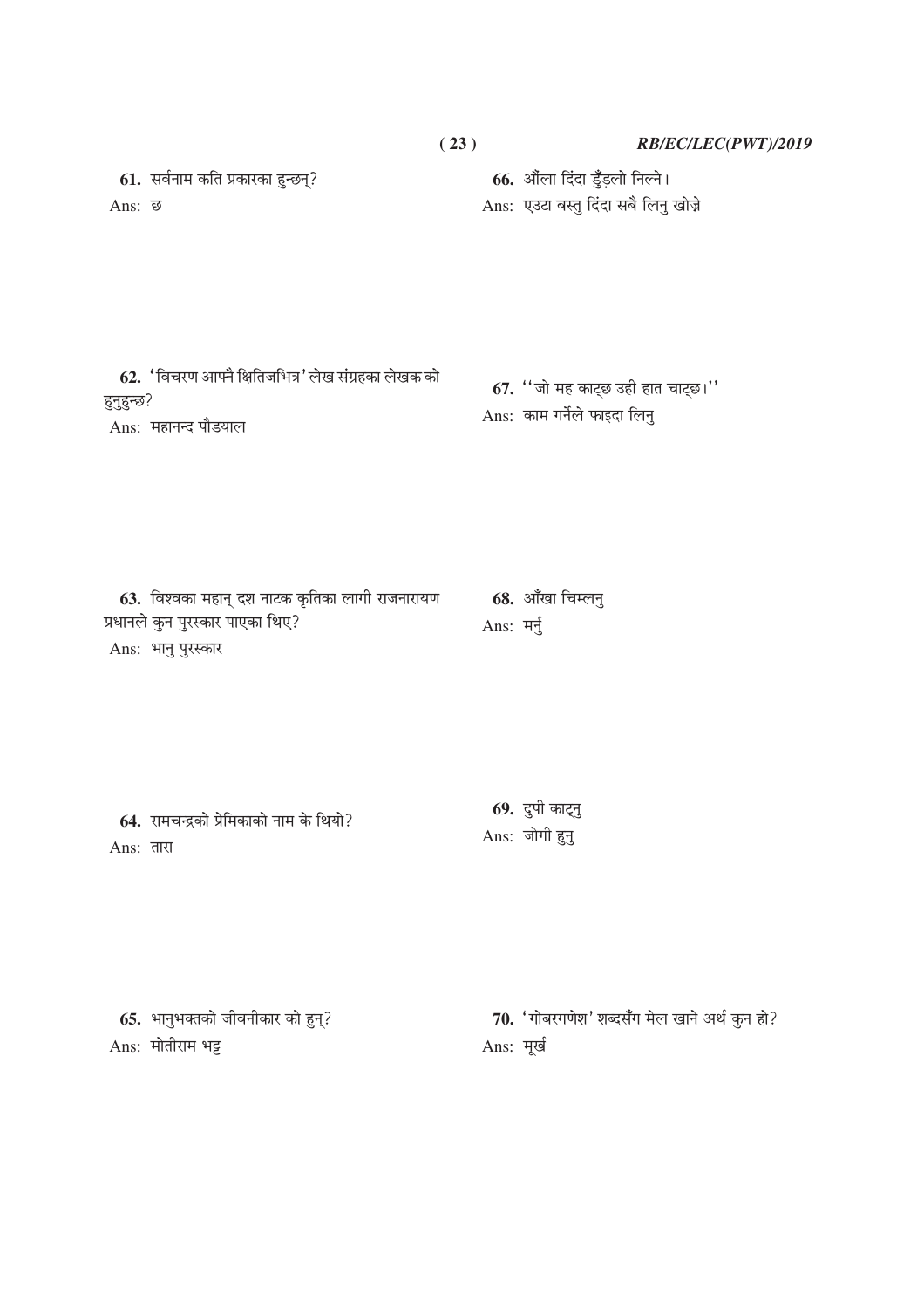|            | RB/EC/LEC(PWT)/2019                                                                                                                                                                                                                                                                                                                                                                       | (24)                                                                                                                                                                                                                                                                                                                                                                                                                                                                                                                                                                                                                                                                                                   |
|------------|-------------------------------------------------------------------------------------------------------------------------------------------------------------------------------------------------------------------------------------------------------------------------------------------------------------------------------------------------------------------------------------------|--------------------------------------------------------------------------------------------------------------------------------------------------------------------------------------------------------------------------------------------------------------------------------------------------------------------------------------------------------------------------------------------------------------------------------------------------------------------------------------------------------------------------------------------------------------------------------------------------------------------------------------------------------------------------------------------------------|
| हो?        | 71.  सन् 1824 सालमा स्थापित दार्जीलिङ्को संस्था कुन<br>Ans: At the time of declaration of result of<br>prelim the question was evaluated on the<br>basis of answer key 'नेपाली साहित्य सम्मेलन'.<br>As no correct answer key has been given all<br>candidates will get full marks irrespective<br>of whether attempted or not.<br>72. 'विद्यार्थी' शब्द कुन लिंग हो?<br>Ans: सामान्य लिगं | निम्नलिखित परिच्छेद पढ़ेर सोधिएका प्रश्नहरूका उत्तर<br>लेख। (76–79)<br>''समाचार पत्र प्रचारको एक शक्तिशाली साधन हो। यसले<br>जनमतको निर्माण गर्छ। समाचार पत्रमा भएको सम्पादकीय<br>पाठकहरू मनपराउँछन्, यसको प्रभाव मानिसहरूमा पर्छ।समाचार<br>पत्र समाजको दर्पण हो। देशको सन्देश यसै समाचार पत्रबाट हामी<br>पाउँछौं। समाचार पत्रको एक विशेष उत्तरदायित्व हुन्छ कि<br>खबरको सत्यता कतिसम्म छ। समाचार पत्र निष्पक्ष हुनपर्छ।<br>समाचार पत्र स्वतन्त्र हुनपर्छ। समाचार पत्रले कुनै दल, जाति र<br>सरकारको काम गर्नु हुँदैन। प्रेसलाई सबैतिर स्वतन्त्रता को प्रहरी<br>भनिन्छ।यदि समाचार पत्र स्वतन्त्र भएन भने मानिसहरू पथ भ्रष्ट्र<br>बन्दछन्।''<br>76. समाचार पत्र के हो?<br>Ans: प्रचारको शक्तिशाली साधन हो |
|            | 73. निम्नलिखित कुन चाहिँ संज्ञाको भेद हो?<br>Ans: द्रव्यवाचक                                                                                                                                                                                                                                                                                                                              | 77. पाठकहरू के मनपराउँछन्?<br>Ans: सम्पादकीय मनपराउँछन्                                                                                                                                                                                                                                                                                                                                                                                                                                                                                                                                                                                                                                                |
|            | 74. निम्नलिखित शब्दहरूमध्ये कुन शब्द 'उत्तम' शब्दको<br>विपरीतार्थक शब्द हो?<br>Ans: अधम                                                                                                                                                                                                                                                                                                   | 78. समाजको दर्पण के हो?<br>Ans: समाचार पत्र हो                                                                                                                                                                                                                                                                                                                                                                                                                                                                                                                                                                                                                                                         |
| $Ans:$ गगन | 75. तलका कुन शब्द 'आकाश' को पर्यायवाची शब्द हो?                                                                                                                                                                                                                                                                                                                                           | 79.  यस परिच्छेदको उचित शीर्षक लेख्नुहोस्:<br>Ans: समाचार पत्र                                                                                                                                                                                                                                                                                                                                                                                                                                                                                                                                                                                                                                         |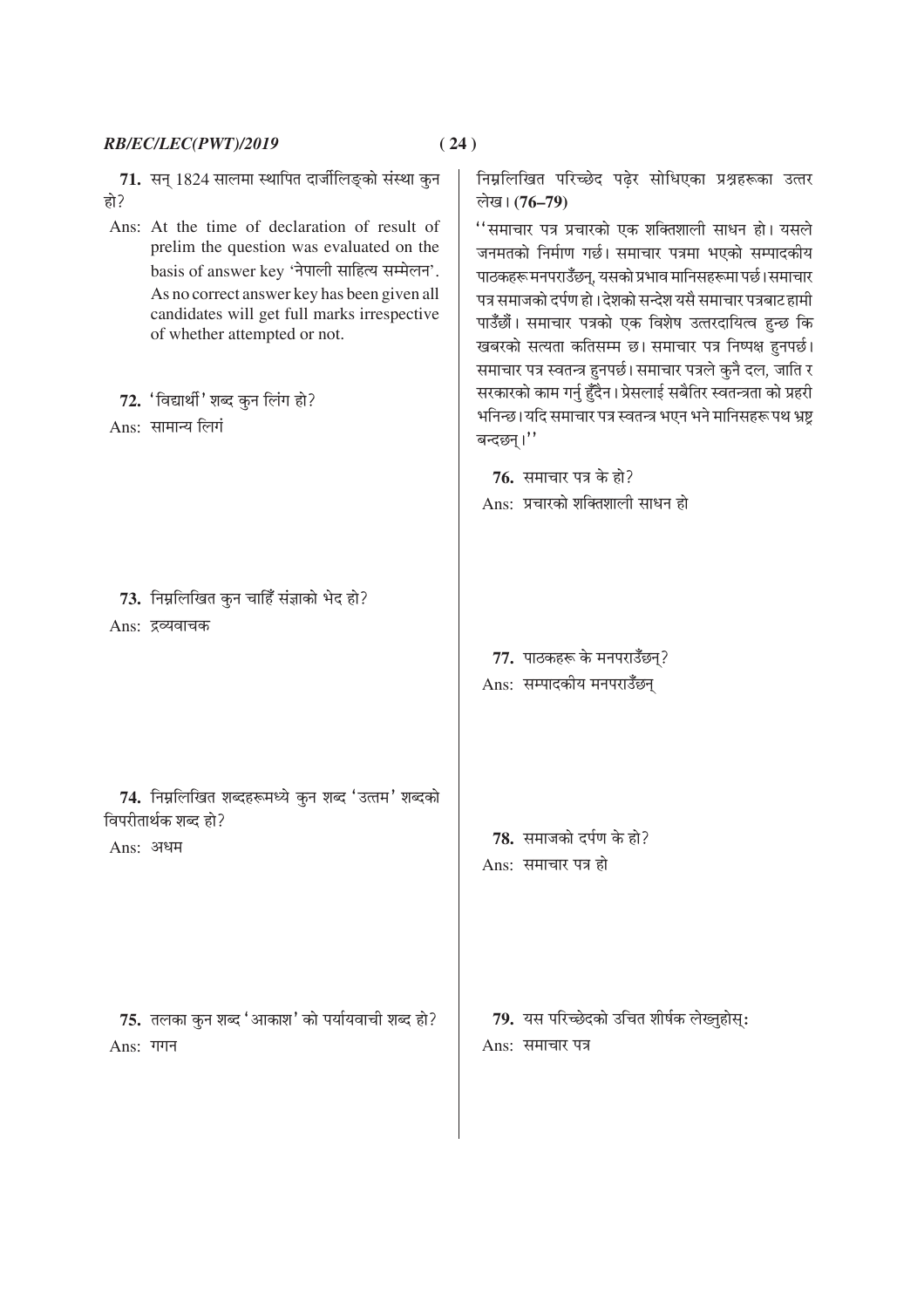|                                                                                                                                                  | (25)       | RB/EC/LEC(PWT)/2019                                                                                                                                                                                                                                                                                                                           |
|--------------------------------------------------------------------------------------------------------------------------------------------------|------------|-----------------------------------------------------------------------------------------------------------------------------------------------------------------------------------------------------------------------------------------------------------------------------------------------------------------------------------------------|
| '' साता दिन बित्यो। बज्यै राँको भइन्। मुखिया बाजे आगो भए।<br>एकदिन सङ्गरी कान्छीको जगल्टो छरियो। त्यो रुँदै कहालिँदै<br>घरदेखि निस्की।'' (80-83) |            | 84. 'नाक राख्नु' वाग्धाराको अर्थ कुन हो?<br>Ans: इज्जत थाम्नु                                                                                                                                                                                                                                                                                 |
| 80. प्रस्तुत अवतरणमा उल्लेख गरिएको 'राँको हुनु' र<br>'आगो हुनु'ले नेपाली भाषाको कुन विधा बुझाउँछ?<br>Ans: वाग्धारा                               |            |                                                                                                                                                                                                                                                                                                                                               |
|                                                                                                                                                  |            | 85. 'नि: स्वार्थ' शब्दको सही अर्थ के हुन्छ?<br>Ans: जो आफ्नो स्वार्थमा गरिएको छैन।                                                                                                                                                                                                                                                            |
| $81.$ 'राँको हुनु' भनेको के हो?<br>Ans: रीसले चुरहुनु                                                                                            |            |                                                                                                                                                                                                                                                                                                                                               |
| 82. मुखिया बाजे भन्नाले-<br>Ans: गाउँलाई संचालन गर्ने मुख्य मानिस                                                                                | Ans: बस्नु | 86. 'थ्यान्च, थचक्क, टुसुक्क, ढ्यास्स' आदि अनुकरण<br>शब्दले कुन क्रिया बुझाउँछ?                                                                                                                                                                                                                                                               |
| 83. रुँदै कहालिँदै भन्नाले बुझाउँछ-<br>Ans: जोरले रुँदै-कराउँदै चिच्याँउनु                                                                       |            | 87. नेपाली भाषाले भारतीय संविधानको आठौ अनुसूचिमा<br>कहिले मान्यता पाएको हो?<br>Ans: At the time of declaration of result of<br>prelim the question was evaluated on the<br>basis of answer key '22 अगस्ट 1992'. As no<br>correct answer key has been given all<br>candidates will get full marks irrespective<br>of whether attempted or not. |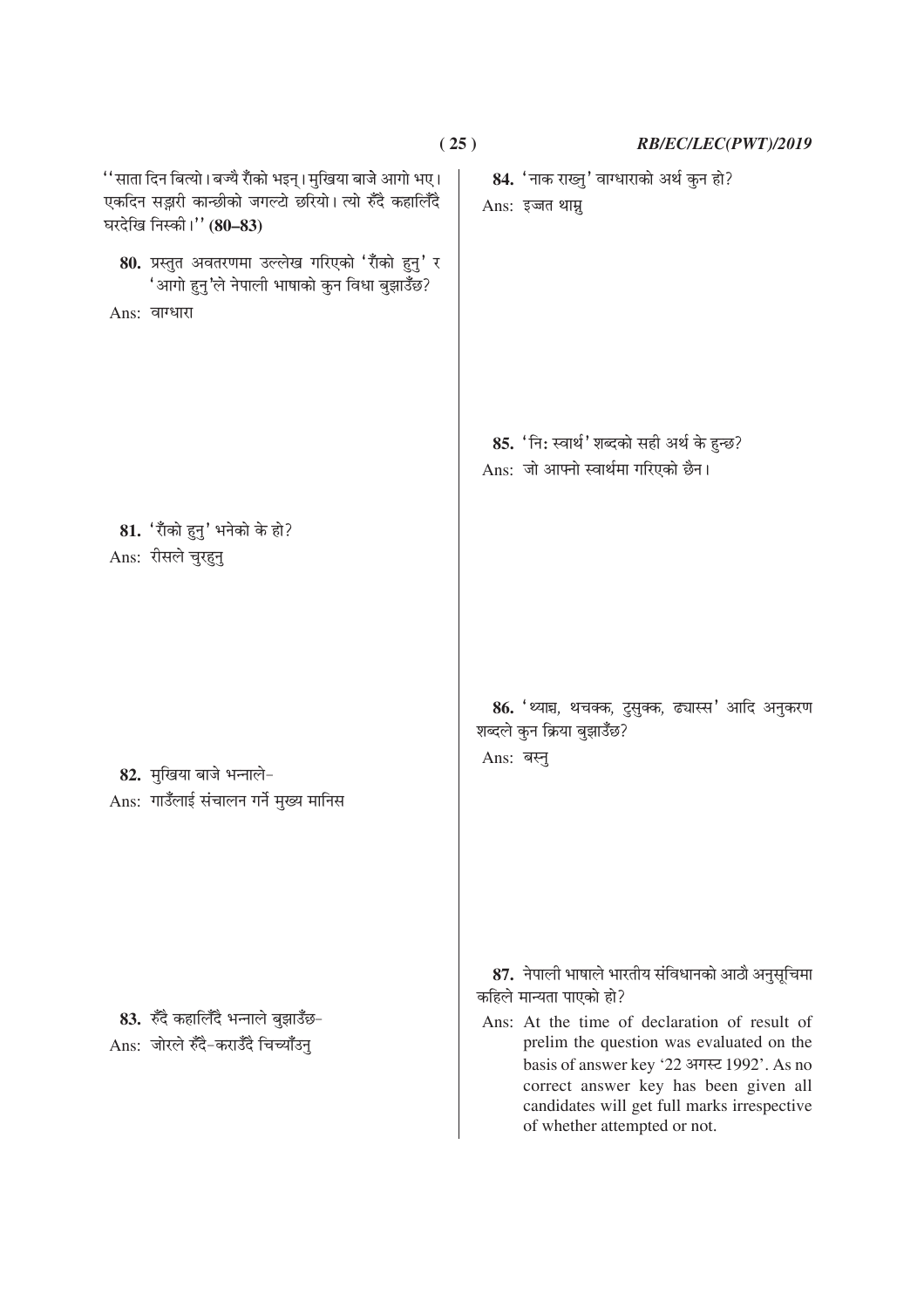|                    | RB/EC/LEC(PWT)/2019<br>(26)                                                                                                                  |                                                                                                                                                                                                                                                              |
|--------------------|----------------------------------------------------------------------------------------------------------------------------------------------|--------------------------------------------------------------------------------------------------------------------------------------------------------------------------------------------------------------------------------------------------------------|
|                    | 88. आकाशको राहु पातलको केतु<br>एकपल्ट नपरी कसरी चेतुँ—<br>प्रस्तुत तुक्काको प्रसङ्ग कहाँ मिल्छ?<br>Ans: एकपल्ट धोका नखाइ मानिस सप्रिन सक्दैन | 93. "रङ्गीत-टिस्टा दोभानमा पुग्यौं अनि टिस्टालाई उनको<br>अनन्त यात्रा कायम राखे भनी शुभकामना व्यक्त गरी हामीले<br>रङ्गीतको गड़तिर पैल्यायौं। उही स्वर्ण दृश्य, रजत छ्य!''-<br>प्रस्तुत अवतरणमा भनिएको 'दोभान' शब्दले कुन अर्थ बुझाउँछ?<br>Ans: दुई नदीको मेल |
| को हुन्?           | 89. नेपाली साहित्यमा 'आदि कवि' भनेर चिनिएका कवि<br>Ans: भानुभक्त आचार्य                                                                      | 94. 'सुन्दर' शब्दको सही विशेषण रूप कुन हो?<br>Ans: सौन्दर्य                                                                                                                                                                                                  |
|                    | 90. निम्नलिखित अशुद्ध वाक्यको शुद्ध रूप कुन हो?<br>तिनिहरू आको छैन;<br>Ans: तिनिहरू आएका छैनन्                                               |                                                                                                                                                                                                                                                              |
| हो?<br>Ans: रित्तो | 91. निम्नलिखित उत्तरहरूमध्ये कुन 'खाली' शब्दको अर्थ                                                                                          | 95. सप्ताहलाई अर्को शब्दमा के भनिन्छ?<br>Ans: साता                                                                                                                                                                                                           |
|                    | 92. 'डङ्गुर' शब्दले नेपालीको कुन संज्ञा बोध गराउँछ?<br>Ans: समुदयवाचक संज्ञा                                                                 | 96. निम्नलिखितमध्ये कुन चाहि अलङ्कारको भेद (प्रकार)<br>होइन?<br>Ans: कर्मधारय                                                                                                                                                                                |